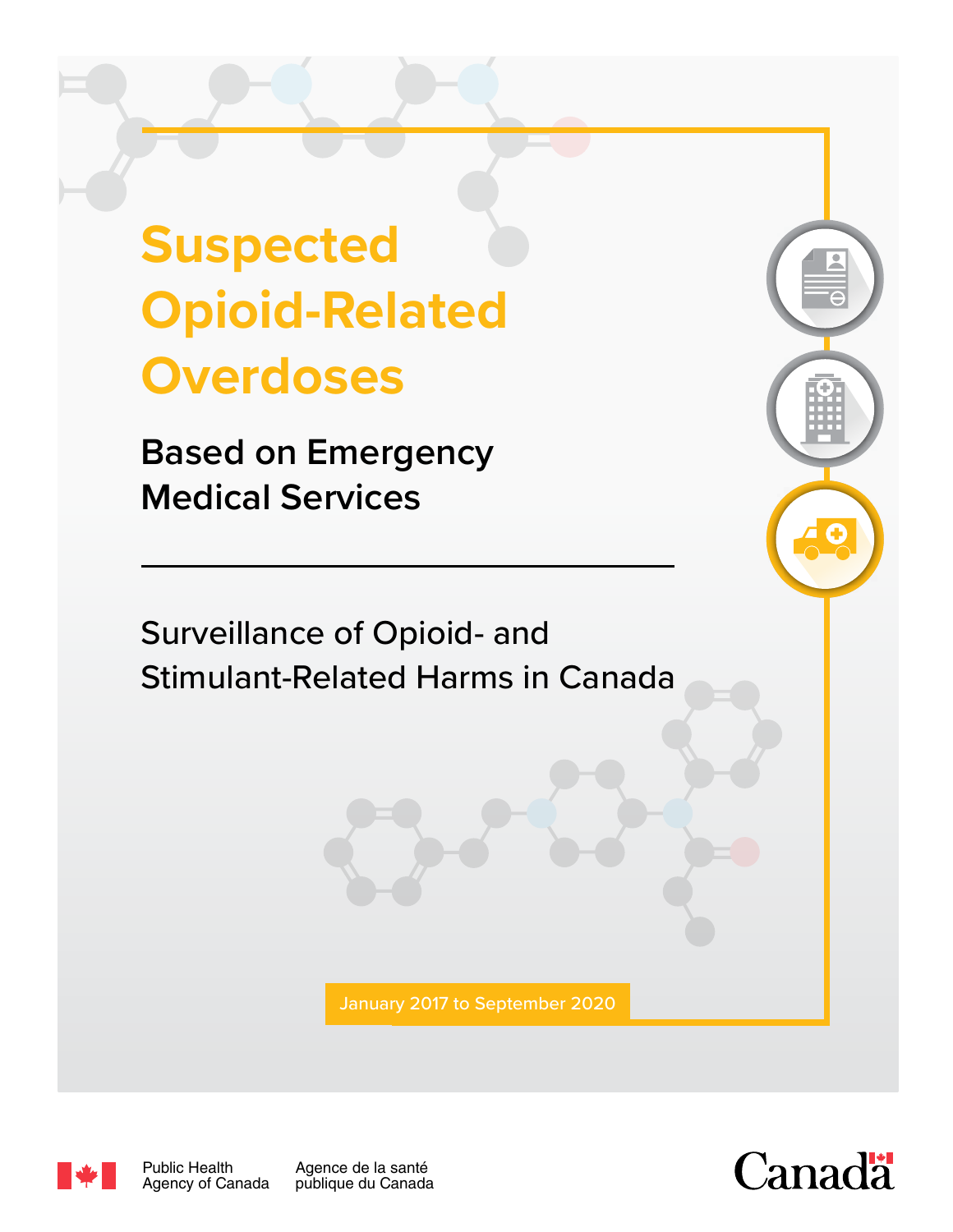### **TO PROMOTE AND PROTECT THE HEALTH OF CANADIANS THROUGH LEADERSHIP, PARTNERSHIP, INNOVATION AND ACTION IN PUBLIC HEALTH.**

—Public Health Agency of Canada

Prepared by the Opioid Overdose Surveillance Task Group (OOSTG) of the Special Advisory Committee on the Epidemic of Opioid Overdoses (SAC)

Également disponible en français sous le titre : *Surdoses suspectées d'être liées aux opioïdes selon les données des services médicaux d'urgence Surveillance des méfaits associés aux opioïdes et aux stimulants au Canada Janvier 2017 à septembre 2020*

To obtain additional information, please contact:

Public Health Agency of Canada Address Locator 0900C2 Ottawa, ON K1A 0K9 Tel.: 613-957-2991 Toll free: 1-866-225-0709 Fax: 613-941-5366 TTY: 1-800-465-7735 E-mail: hc.publications-publications.sc@canada.ca

© Her Majesty the Queen in Right of Canada, as represented by the Minister of Health, 2021

Publication date: March 2021

This publication may be reproduced for personal or internal use only without permission provided the source is fully acknowledged.

Cat.: HP33-5/2020E-2-PDF ISBN: 978-0-660-37189-4 Pub.: 200415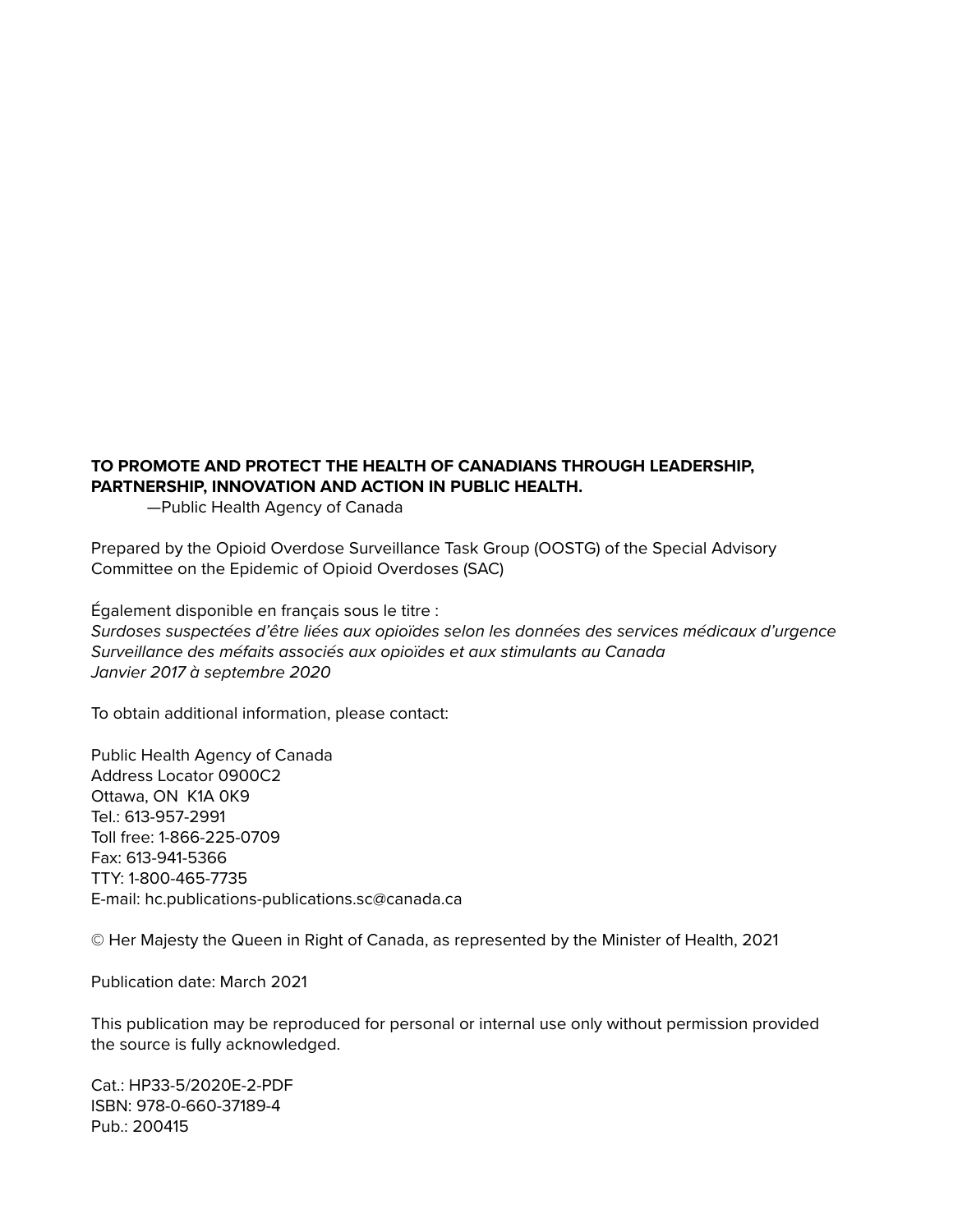# Table of contents

|                 | <b>Acknowledgements</b>                                                                                                                                   | 2       |
|-----------------|-----------------------------------------------------------------------------------------------------------------------------------------------------------|---------|
|                 | <b>Suggested citation</b>                                                                                                                                 | 2       |
|                 | <b>Key findings</b>                                                                                                                                       | 3       |
|                 | <b>Technical notes</b>                                                                                                                                    | 5       |
|                 | <b>Case definitions</b>                                                                                                                                   | 5       |
|                 | How suspected opioid overdoses are counted                                                                                                                | 7       |
|                 | Limitations of the EMS data on suspected opioid overdoses                                                                                                 | 7       |
|                 | Notes on provincial and territorial data                                                                                                                  | 8       |
|                 | <b>General notes</b>                                                                                                                                      | 8       |
|                 | Sex and age group                                                                                                                                         | 9       |
|                 | Data suppression                                                                                                                                          | 9       |
| <b>Appendix</b> |                                                                                                                                                           | 11      |
|                 | Table 1. Number of EMS responses to suspected opioid-related overdoses by                                                                                 | $12 \,$ |
|                 | province or territory, 2017 to 2020 (Jan to Sep)                                                                                                          |         |
|                 | Table 2. Number of EMS responses to suspected opioid-related overdoses by<br>province or territory and by quarter, from January 2017 to 2020 (Jan to Sep) | 13      |
|                 | Table 3. Annual sex distribution of EMS responses to suspected opioid-related<br>overdoses by province or territory, 2017 to 2020 (Jan to Sep)            | 14      |
|                 | Table 4. Quarterly sex distribution of EMS responses to suspected opioid-related<br>overdoses by province or territory, January 2017 to 2020 (Jan to Sep) | 15      |
|                 | Table 5. Annual age group distribution of EMS responses to suspected opioid-related<br>overdoses by province or territory, 2017 to 2020 (Jan to Sep)      | 17      |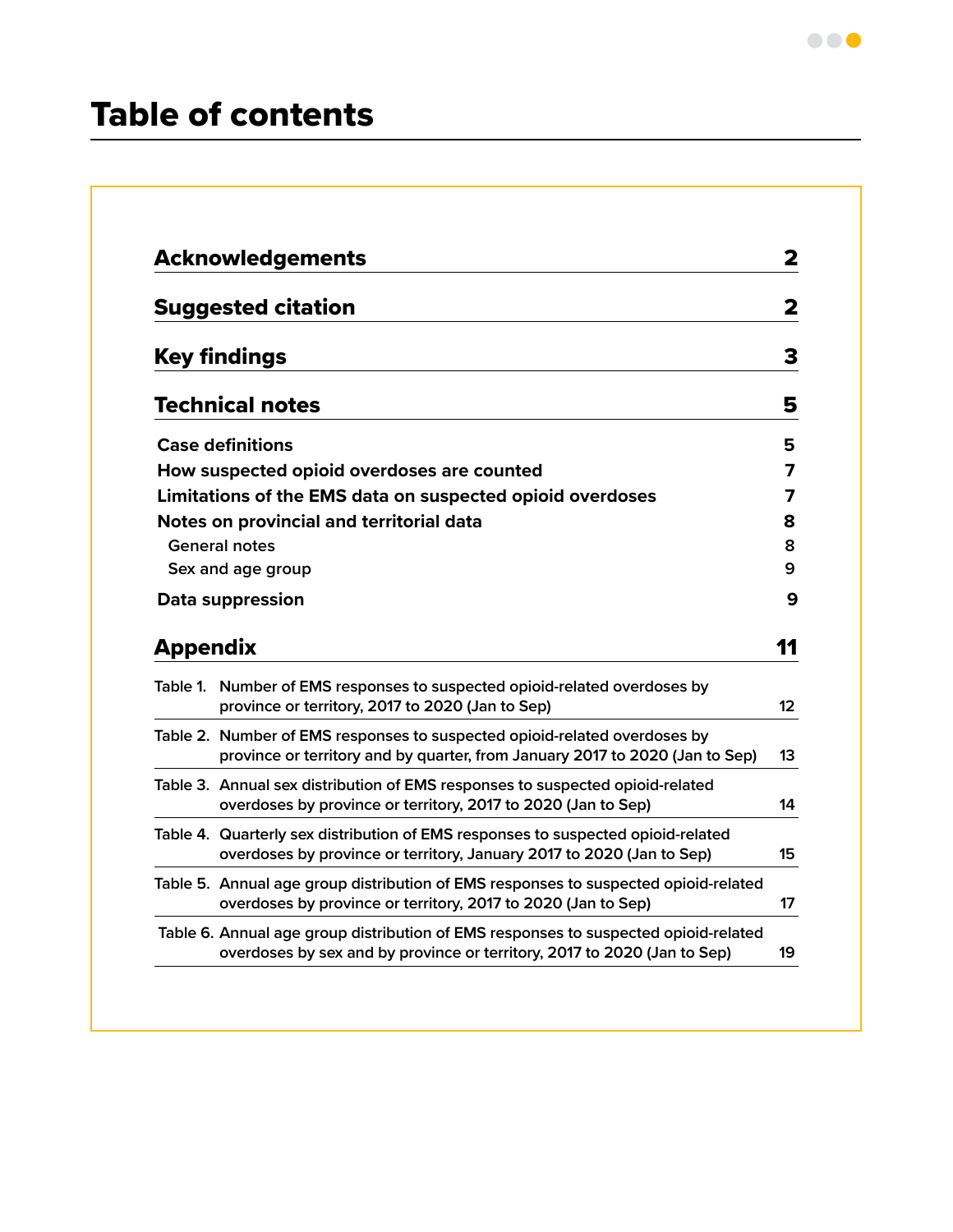

# Acknowledgments

This update would not be possible without the collaboration and dedication of provincial and territorial (PT) offices of Chief Coroners and Chief Medical Examiners as well as PT public health and health partners and Emergency Medical Services data providers. We would also like to acknowledge the Canadian Institute for Health Information (CIHI) for collecting and providing the data used for reporting opioid- and stimulant-related poisoning hospitalizations.

# Suggested citation

Special Advisory Committee on the Epidemic of Opioid Overdoses. Opioid- and Stimulant-related Harms in Canada. Ottawa: Public Health Agency of Canada; March 2021. [https://health-infobase.](https://health-infobase.canada.ca/substance-related-harms/opioids-stimulants/) [canada.ca/substance-related-harms/opioids-stimulants/](https://health-infobase.canada.ca/substance-related-harms/opioids-stimulants/)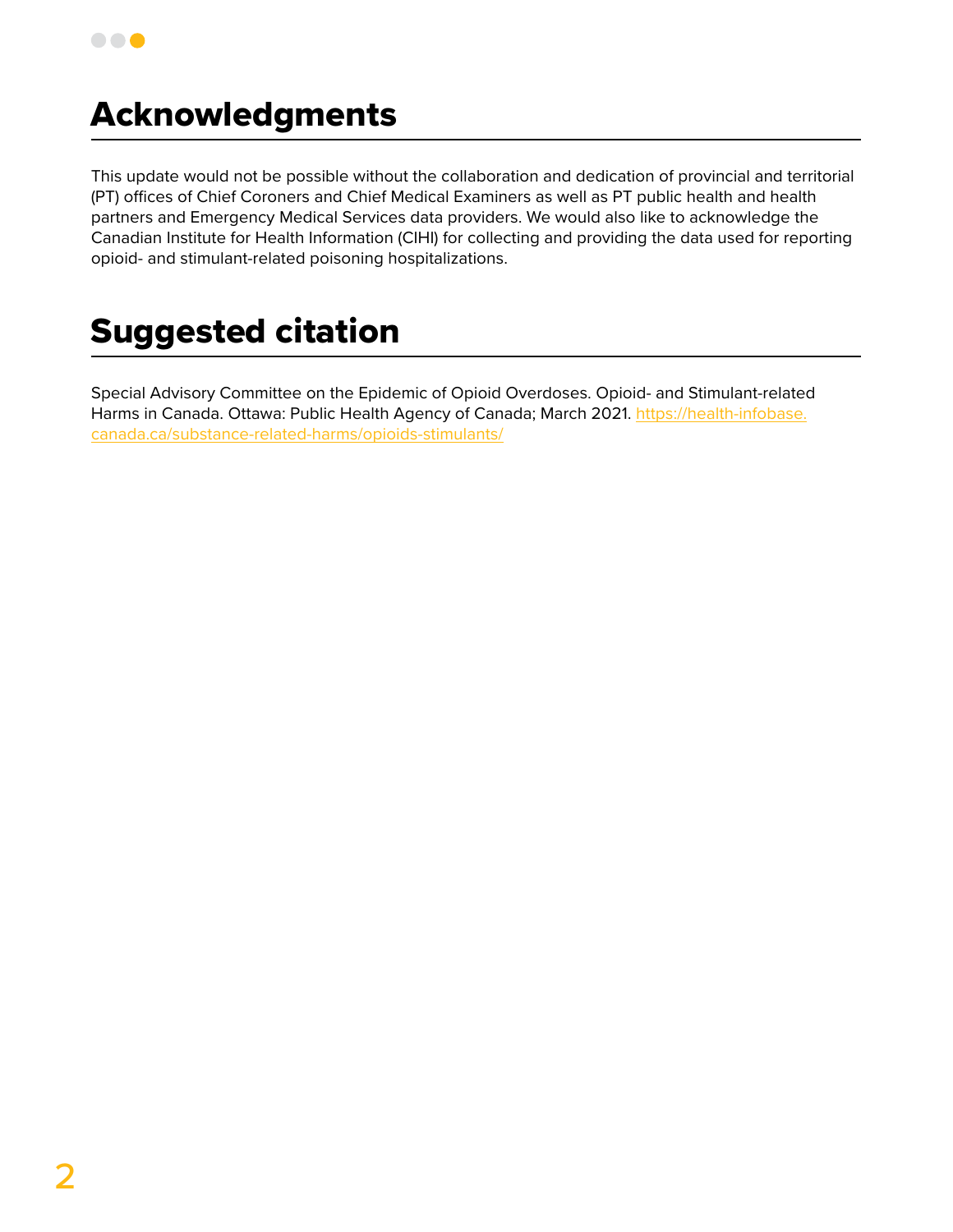#### **Context**

The COVID-19 outbreak is worsening the already deadly and ongoing public health crisis of opioid overdoses and death. It is having a tragic impact on people who use substances, their families, and communities across Canada. People who use substances, such as opioids, cocaine, and methamphetamine, are experiencing a number of increased risks, with several jurisdictions reporting higher rates of fatal overdoses and other harms.

This update includes data on deaths, hospitalizations and Emergency Medical Services responses involving opioids and/or stimulants from January 2016 to September 2020, where available. Recognizing that harms related to opioids, stimulants, and other substances extend beyond overdoses (poisonings) and deaths, we continue to work with federal, provincial and territorial partners to build a broad understanding of harms and substances involved to better respond to the crisis. Additional [studies](https://www.canada.ca/en/health-canada/services/substance-use/problematic-prescription-drug-use/opioids/data-surveillance-research.html) can also help us plan and tailor actions to achieve better possible outcomes.

#### **More than 20,700 Emergency Medical Services (EMS) responses to suspected opioid overdoses based on available data from nine provinces and territories between January and September 2020**

- 8,591 EMS responses to suspected opioid overdoses occurred between July and September 2020, representing an increase of 13% compared to April to June (7,608). This number represents the highest quarterly count since national surveillance of EMS responses began in 2017. This number also represents a 73% increase from the same time frame in 2019 (4,975 EMS responses).
- In the six months following the implementation of COVID-19 prevention measures (April to September 2020), 16,200 EMS responses to suspected opioid-related overdoses occurred, representing an 86% increase from the six months prior (October 2019-March 2020 – 8,689 EMS responses).
- Similar to other harms, higher numbers of EMS responses for suspected opioid-related overdoses occurred in some provinces including British Columbia, Alberta and Ontario.
- A number of factors have likely contributed to a worsening of the overdose crisis, including the increasingly toxic drug supply, increased feelings of isolation, stress and anxiety and limited availability or accessibility of services for people who use drugs.

. . .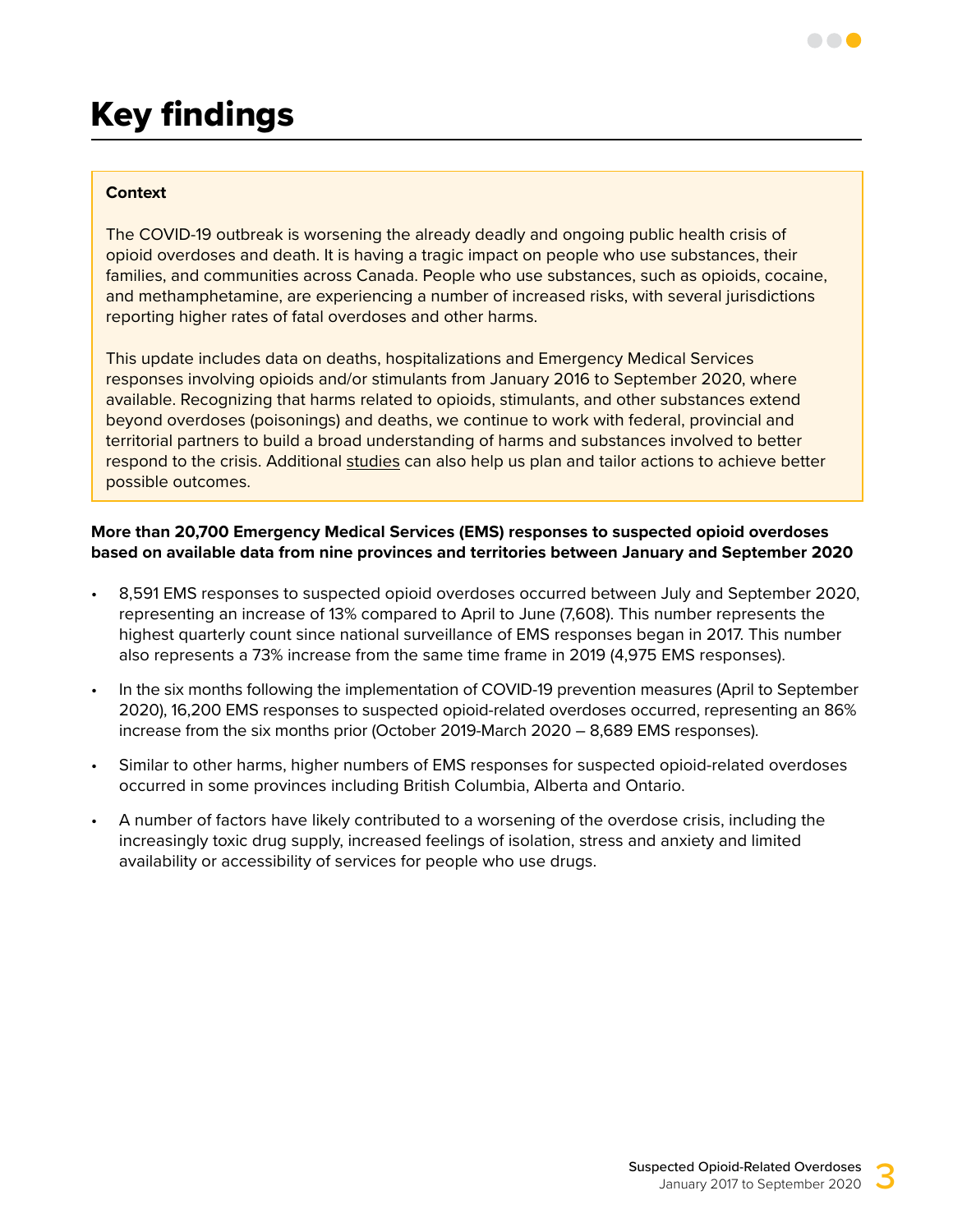

#### **Middle aged males continue to be most impacted**

- 75% of EMS responses for suspected opioid-related overdoses between January and September 2020 were among males.
- 77% were among individuals aged between 20 and 49 years.

This update is based on data submitted to the Public Health Agency of Canada on or before February 11, 2021. Due to differences in identifying and reporting cases, comparisons over time and between provinces and territories should be interpreted with caution. Refer to the [Technical notes](#page-6-0) for more information.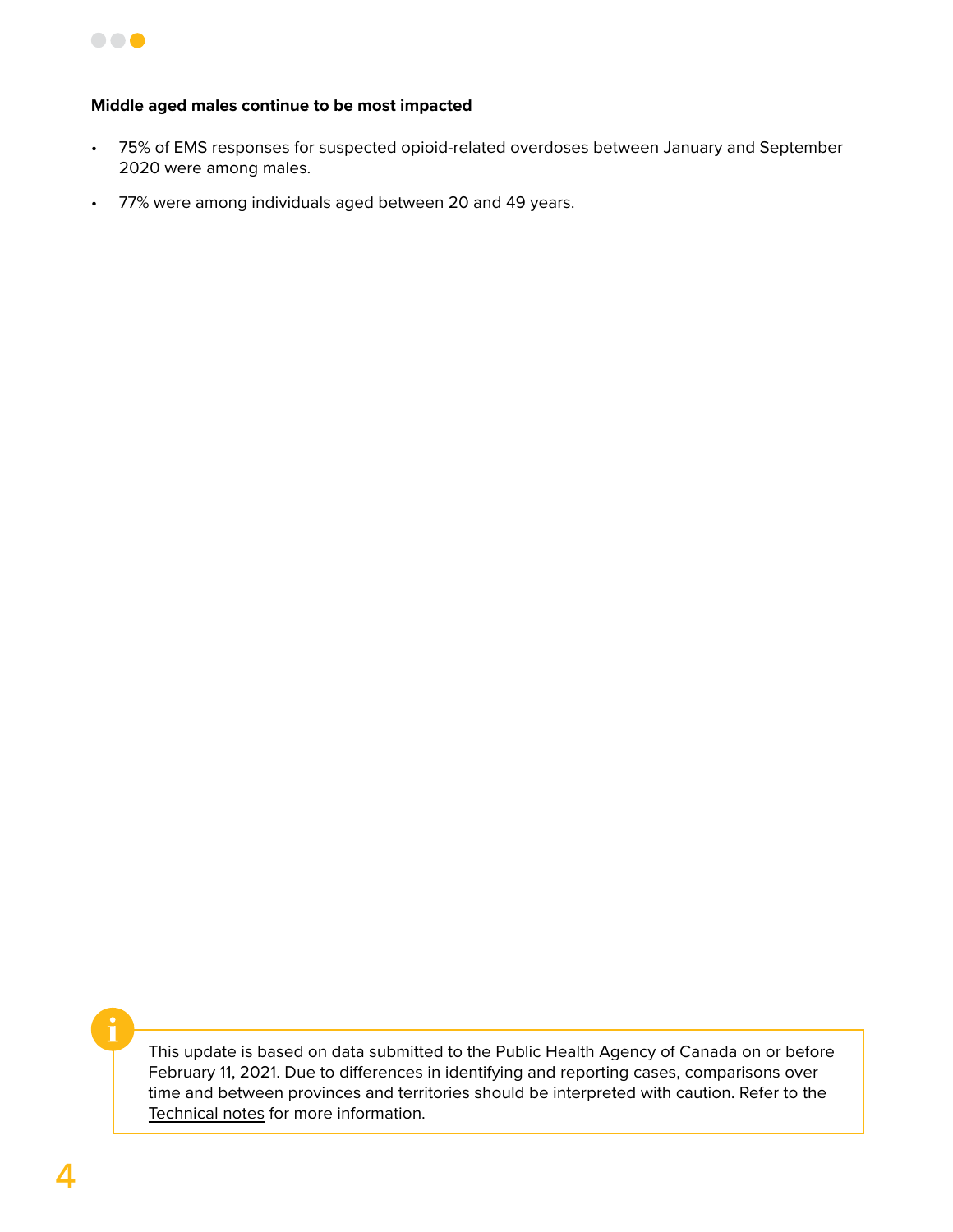# <span id="page-6-0"></span>Technical notes

# **Case definitions**

There is currently no national case definition for suspected opioid-related overdoses attended by Emergency Medical Services (EMS). Therefore, each region reports data based on their respective provincial or territorial case definition. Due to differences in case definitions, comparisons over time and between provinces and territories should be interpreted with caution.

#### **Table 1. Case definitions for suspected opioid-related overdose EMS responses for provinces and territories with available data as of February 11, 2021**

| <b>Region</b>                  | <b>Data Source</b>                                       | <b>Primary Case Definition</b>                                                                                                                                                                                                                                                                                                                                                                                                              |
|--------------------------------|----------------------------------------------------------|---------------------------------------------------------------------------------------------------------------------------------------------------------------------------------------------------------------------------------------------------------------------------------------------------------------------------------------------------------------------------------------------------------------------------------------------|
| <b>British</b><br>Columbia     | <b>BC</b> Emergency<br><b>Health Services</b><br>(BCEHS) | The current BCCDC Overdose Surveillance definition for paramedic attended<br>overdose events is based on a cluster analysis algorithm, which codes ambulance-<br>attended events as overdose cases when naloxone was administered by paramedics<br>OR where the paramedic impression codes are related to recreational drug overdose<br>and the Medical Priority Dispatch System (MPDS) code was consistent with possible<br>drug overdose. |
| Alberta                        | Alberta Health<br><b>Services</b>                        | Documentation of opioid medical control protocol or administration of naloxone.                                                                                                                                                                                                                                                                                                                                                             |
| Saskatchewan                   | Provincial<br>Ambulance<br>Information<br>System         | Emergency response calls where naloxone (Narcan) is administered by ambulance<br>crews and the patient has an assessment code for Possible Narcotic Overdose.                                                                                                                                                                                                                                                                               |
| Winnipeg,<br>Manitoba          | <b>Winnipeg Fire</b><br>Paramedic<br>Service             | The number of suspected overdose cases receiving naloxone from Winnipeg Fire<br>Paramedic Service (WFPS).                                                                                                                                                                                                                                                                                                                                   |
| Northern and<br>rural Manitoba | Medical<br>Transportation<br>Coordination<br>Centre      | The number of suspected overdose cases in northern and rural Manitoba receiving<br>naloxone from EMS dispatched through the Medical Transportation Coordination<br>Centre (MTCC) or a bystander on scene.                                                                                                                                                                                                                                   |
| Ontario                        | Ontario<br>Ambulance Call<br>Reports                     | Suspected opioid overdose requiring administration of naloxone by paramedics<br>(as indicated by Medication Code "Naloxone (610)").                                                                                                                                                                                                                                                                                                         |
| <b>New</b><br><b>Brunswick</b> | <b>Ambulance New</b><br><b>Brunswick</b>                 | A patient who responded to naloxone that was administered by an Ambulance<br>New Brunswick first responder for a suspected opioid overdose.                                                                                                                                                                                                                                                                                                 |
| Nova Scotia                    | Emergency<br><b>Health Services</b><br>Nova Scotia       | The number of emergency responses where naloxone was administered by an<br>intensive care Paramedic, an advanced care Paramedic or a critical care Paramedic<br>when respiration or airway were compromised despite basic life support airway<br>management AND an opioid intoxication was suspected.                                                                                                                                       |
| Newfoundland<br>and Labrador   | Provincial<br>Medical<br>Oversight Office                | Emergency response to an opioid-related overdose where naloxone is administered<br>by paramedics.                                                                                                                                                                                                                                                                                                                                           |

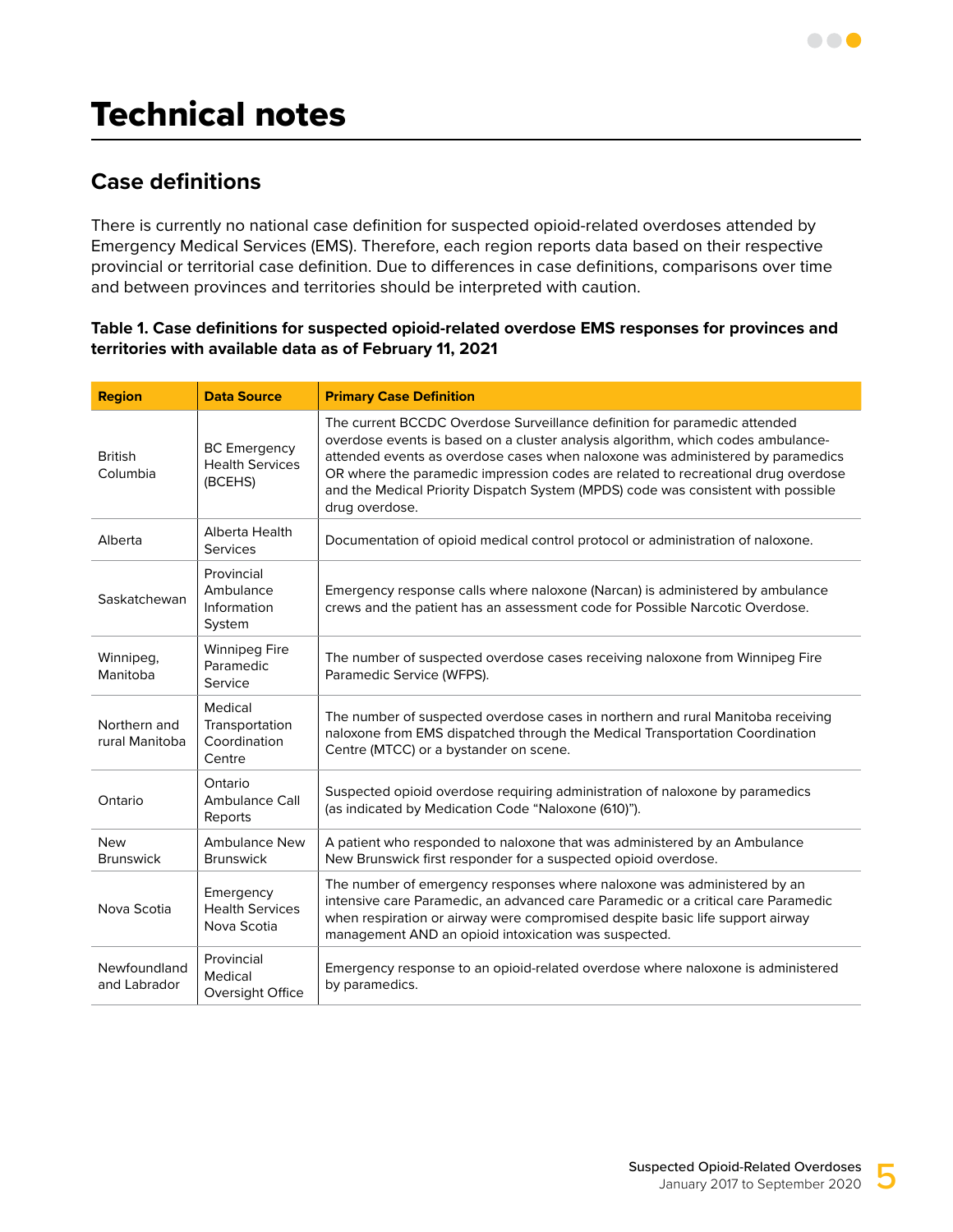

| <b>Region</b>                                   | <b>Data Source</b>                                   | <b>Primary Case Definition</b>                                                                                                                                                                           |
|-------------------------------------------------|------------------------------------------------------|----------------------------------------------------------------------------------------------------------------------------------------------------------------------------------------------------------|
|                                                 |                                                      | Paper-based patient care reports:                                                                                                                                                                        |
|                                                 |                                                      | Suspected opioid overuse is identified during the 9-1-1 call taking process;<br>1.<br>and/or                                                                                                             |
|                                                 |                                                      | 2.<br>Opioid overuse or overdose are identified in the Patient Care Report's narrative,<br>history of event, or chief complaint; and/or                                                                  |
| Whitehorse.<br>Yukon                            | Yukon<br>Emergency<br><b>Medical Services</b>        | 3.<br>Naloxone administered by a designated emergency responder, allied health<br>care provider, or layperson at the scene.                                                                              |
|                                                 |                                                      | Electronic-based patient care reports:                                                                                                                                                                   |
|                                                 |                                                      | Primary problem or final primary problem classified as "suspected opioid"<br>1.<br>overdose"; and/or                                                                                                     |
|                                                 |                                                      | 2.<br>Procedure code: Naloxone administered by designated emergency responder,<br>allied health care provider, or layperson at the scene.                                                                |
| Yellowknife,<br>Northwest<br><b>Territories</b> | Yellowknife Fire<br>and Ambulance<br><b>Services</b> | Suspected overdose identified as chief complaint and an opioid identified as the<br>overdose product OR suspected overdose identified as the chief complaint and<br>naloxone administered by paramedics. |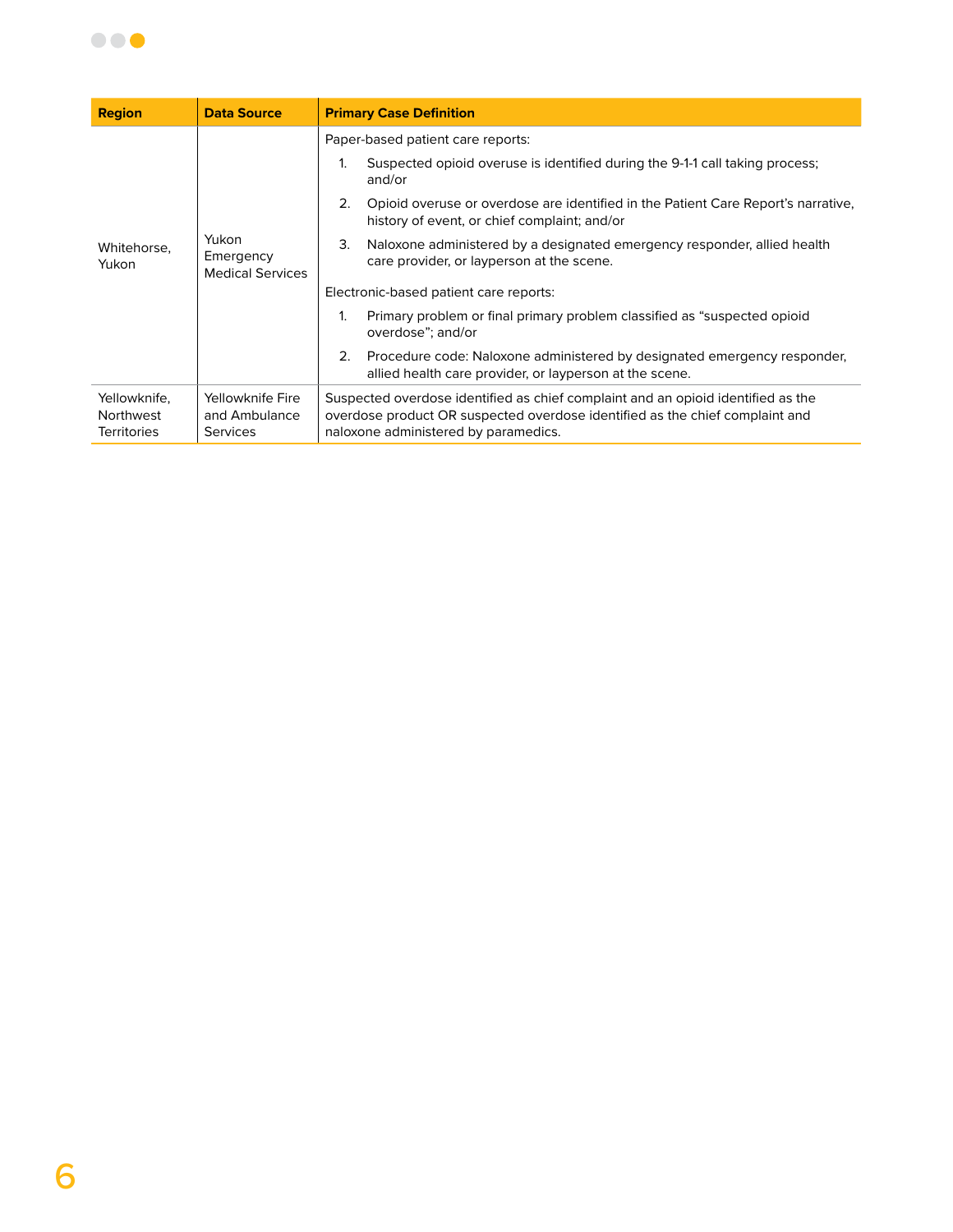

# **How suspected opioid-related overdoses are counted**

Counts are provided by the provinces and territories that collect data from their respective Emergency Medical Services.

The data provided by the provinces and territories include EMS responses to suspected overdoses:

- Where naloxone was administered by a member of the Emergency Medical Services or a bystander on site, or
- Where naloxone was not necessarily administered but an opioid-related overdose was suspected

These data **do not** include suspected overdoses:

• Where Emergency Medical Services were not contacted or the client was gone on arrival

However, some provincial and territorial differences remain in the type of data reported and in the time periods for which data are available (refer to [Table A](#page-11-0) and [Table B\)](#page-11-1).

## **Limitations of the EMS data on suspected opioid overdoses**

Data presented in this update should be interpreted with caution.

- This update is based on data submitted to the Public Health Agency of Canada on or before February 11, 2021. New or revised data reported after this date will be reflected in future updates.
- Data released by provinces and territories may differ due to the availability of updated data, the use of alternate age groupings, differences in time periods presented and/or population estimates used for calculations, etc.
- This update is based on data that do not specify how the opioids were obtained (e.g. illegally or through personal prescription); the level of toxicity may differ depending on the opioid (substance(s) involved, concentration, and dosage).
- No drug or laboratory testing is undertaken by any province or territory to confirm whether ingestion of an opioid has occurred. As a result, the number of patients receiving naloxone might be an overestimation of the actual number of opioid overdoses as naloxone will not have an effect if opioids were not taken.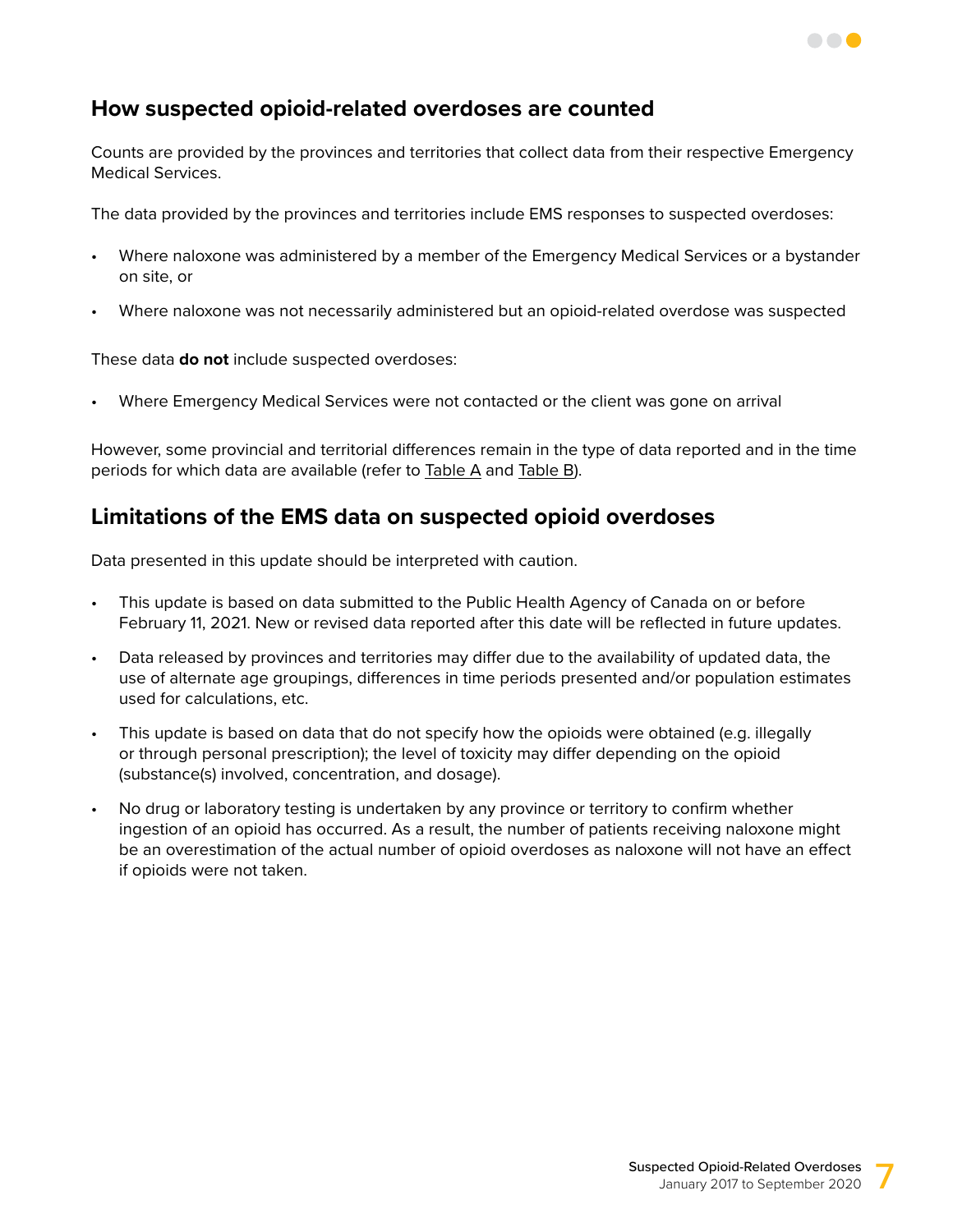

# **Notes on provincial and territorial data**

Due to differences in case definitions, comparisons over time and between provinces and territories should be interpreted with caution.

**General notes**

- 1. Data reported by some provinces and territories may not include age group and sex information; refer to [Table A](#page-11-0) for more details.
- 2. Data presented here will be updated on a quarterly basis and are subject to change as new or updated information becomes available.
- 3. Data were not available for Quebec, Prince Edward Island and Nunavut.
- 4. Data from British Columbia include EMS responses to suspected overdoses related to all illicit drugs including but not limited to opioids. While data are updated quarterly, there may be a lag in reporting. As a result, discrepancies may be noted between the national quarterly reporting of suspected overdoses in BC and the quarterly reporting of suspected overdoses by BCEHS, please refer to section 1 of the [latest report](http://www.bccdc.ca/health-professionals/data-reports/overdose-response-indicators).
- 5. Starting in 2018, Alberta provincial EMS data covers nearly 100% of ground ambulance services in Alberta. Data from air ambulance and interfacility transfers are not included. In 2017, EMS data were only available for the cities of Calgary and Edmonton.
- 6. Saskatchewan reports data from licensed ambulance services only. These data do not include events where naloxone was administered by bystanders or other first responders (e.g. police or firefighters).
- 7. Manitoba reports data for two distinct regions: 1) Winnipeg, and 2) Northern and rural Manitoba.
- 8. Northern and rural Manitoba data include land and air transports, but exclude interfacility transports. Naloxone administration counts are based on information either collected from the on scene caller or provided by the dispatched EMS personnel to the MTCC during call back.
- 9. Ontario data relies on documentation by paramedics and extraction from Ministry of Health designated Base Hospitals. Data submitted for the province for April to June 2018 and for January to March 2019 were only available for the geographical area containing ~95.5% and ~99.6% of the Ontario population (based on 2016 Statistics Canada Census), respectively.
- 10. The number of patients receiving naloxone may overestimate the actual number of opioid overdoses as naloxone will not have an effect if opioids were not consumed. Therefore, New Brunswick reports the number of patients responding to naloxone. These data do not include overdoses where patients were dead on arrival or were not given naloxone by Ambulance New Brunswick.
- 11. Newfoundland and Labrador EMS data may underestimate the burden of suspected opioid-related overdose instances in the province. The number of suspected opioid-related EMS responses is subject to change due to a lag in reporting of retrospective naloxone administration.
- 12. Yukon EMS data were only available for the city of Whitehorse.
- 13. Northwest Territories data were only available for the city of Yellowknife.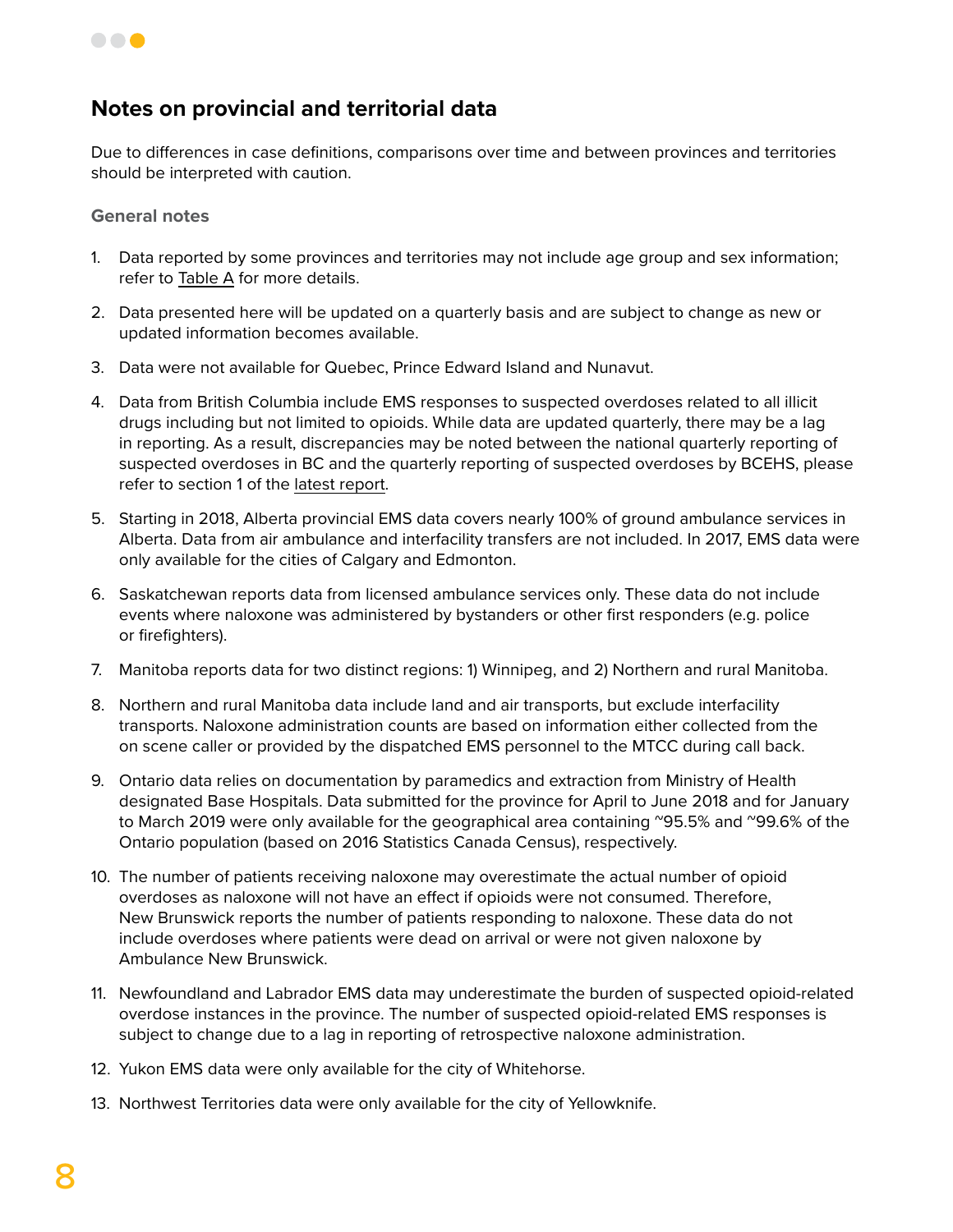

**Sex and age group**

- 14. EMS data on suspected opioid overdoses where sex was categorized as "Unknown" were excluded from analyses by sex, but were included in overall analyses.
- 15. EMS data on suspected opioid overdoses where age group was categorized as "Unknown" were excluded from analyses by age group, but were included in overall analyses.
- 16. Due to rounding, percentages may not add to 100%.
- 17. British Columbia data by age group were not reported.
- 18. Saskatchewan data by sex and age group were only reported for 2018 and 2020 (January to September).
- 19. Winnipeg, Manitoba data do not include individuals nine years or younger.
- 20. Newfoundland and Labrador data by sex and age group were not reported.
- 21. Yukon data by sex and age group were not reported.

# **Data suppression**

Counts of five or less were suppressed to address concerns around releasing small numbers.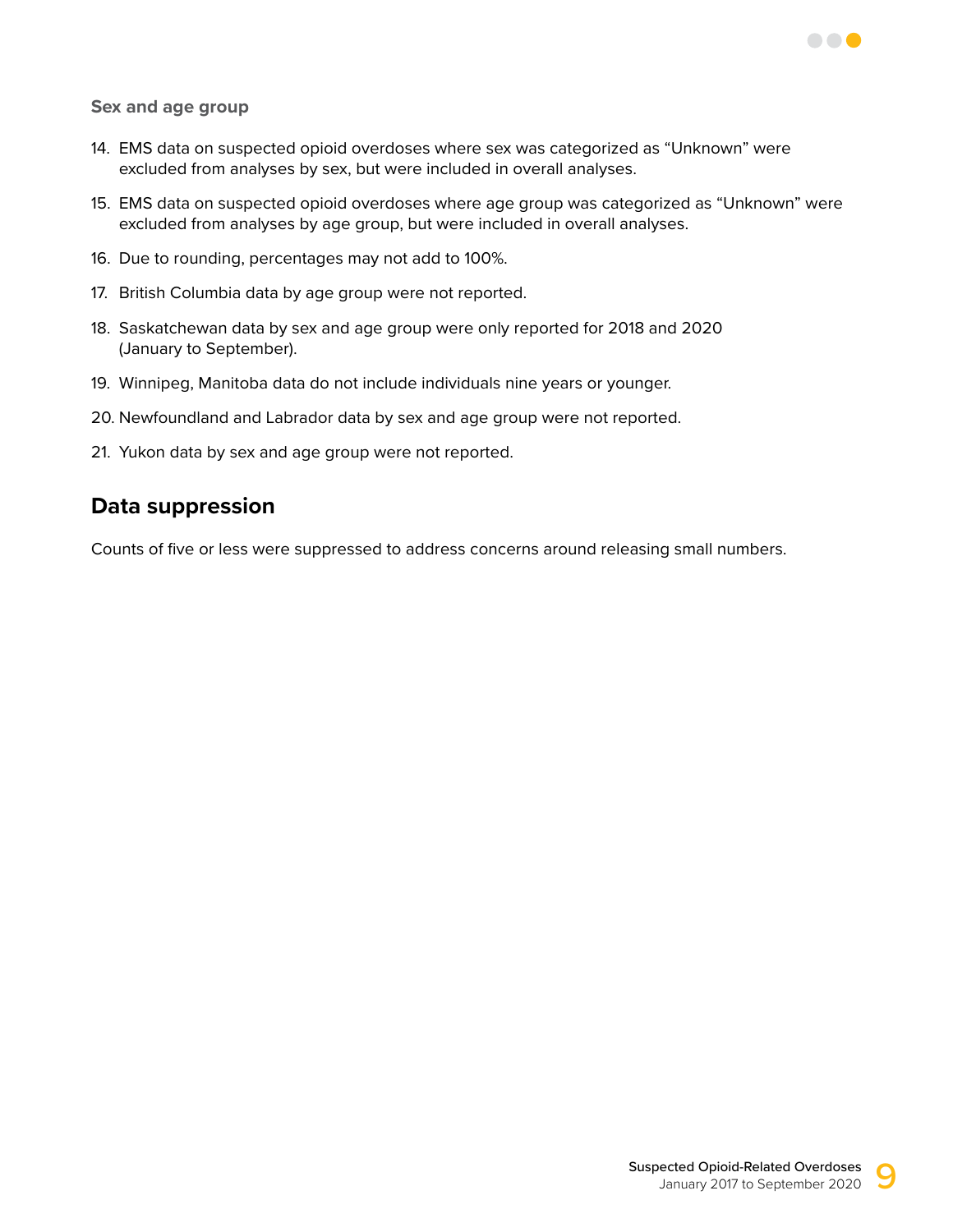

#### <span id="page-11-0"></span>Table A. Reporting periods and available variables included in suspected opioid overdose EMS data used for this update by province or territory

|                |                                            | <b>BC</b>    | AB           | <b>SK</b>    | <b>MB</b>    | ON           | QC  | <b>NB</b>    | <b>NS</b>             | <b>PE</b> | <b>NL</b> | <b>YT</b>    | <b>NT</b>    | <b>NU</b> |
|----------------|--------------------------------------------|--------------|--------------|--------------|--------------|--------------|-----|--------------|-----------------------|-----------|-----------|--------------|--------------|-----------|
|                | Reporting period (as of February 11, 2021) |              |              |              |              |              |     |              |                       |           |           |              |              |           |
| 2017           | January to December                        | $\checkmark$ | ✓            | n/a          | (INC)        | n/a          | n/a | ✓            | n/a                   | n/a       | (INC)     |              | ✓            | n/a       |
| 2018           | January to December                        | $\checkmark$ | $\checkmark$ | ✓<br>(INC)   | $\checkmark$ | ✓<br>(INC)   | n/a | $\checkmark$ | $\checkmark$<br>(INC) | n/a       | (INC)     | $\checkmark$ | $\checkmark$ | n/a       |
| 2019           | January to December                        | ✓            | ✓            | ✓            | $\checkmark$ | ✓            | n/a | $\checkmark$ | ✓                     | n/a       | n/a       | ✓            | $\checkmark$ | n/a       |
| 2020           | January to September                       | ✓            | ✓            | $\checkmark$ | $\checkmark$ | $\checkmark$ | n/a | ✓            | $\checkmark$          | n/a       | n/a       | ✓            | ✓            | n/a       |
|                | Data availability by variables collected   |              |              |              |              |              |     |              |                       |           |           |              |              |           |
| Sex data       |                                            | $\checkmark$ | ✓            | (INC)        | $\checkmark$ | ✓            | n/a | ✓            | ✓                     | n/a       | n/a       | ✓            | $\checkmark$ | n/a       |
| Age group data |                                            | n/a          | ✓            | ✓<br>(INC)   | $\checkmark$ | $\checkmark$ | n/a | $\checkmark$ | $\checkmark$          | n/a       | n/a       | $\checkmark$ | $\checkmark$ | n/a       |

 $\checkmark$  These data have been reported by the province or territory and are reflected in this update, unless otherwise specified.

(INC) Data were not reported for the full time period. Please refer to [Table B](#page-11-1) for more details.

n/a Data were not available at the time of this publication.

#### <span id="page-11-1"></span>Table B. Specific reporting periods included in suspected opioid overdose EMS data used for this update, by region

| <b>Region</b>                      | <b>Reporting period</b>        |
|------------------------------------|--------------------------------|
| <b>British Columbia</b>            | January 2017 to September 2020 |
| Alberta                            | January 2017 to September 2020 |
| Saskatchewan                       | April 2018 to September 2020   |
| Winnipeg, Manitoba                 | January 2017 to September 2020 |
| Northern and rural Manitoba        | May 2017 to September 2020     |
| Ontario                            | April 2018 to September 2020   |
| New Brunswick                      | January 2017 to September 2020 |
| Nova Scotia                        | June 2018 to September 2020    |
| Newfoundland and Labrador          | April 2017 to March 2018       |
| Whitehorse, Yukon                  | January 2017 to September 2020 |
| Yellowknife. Northwest Territories | January 2017 to September 2020 |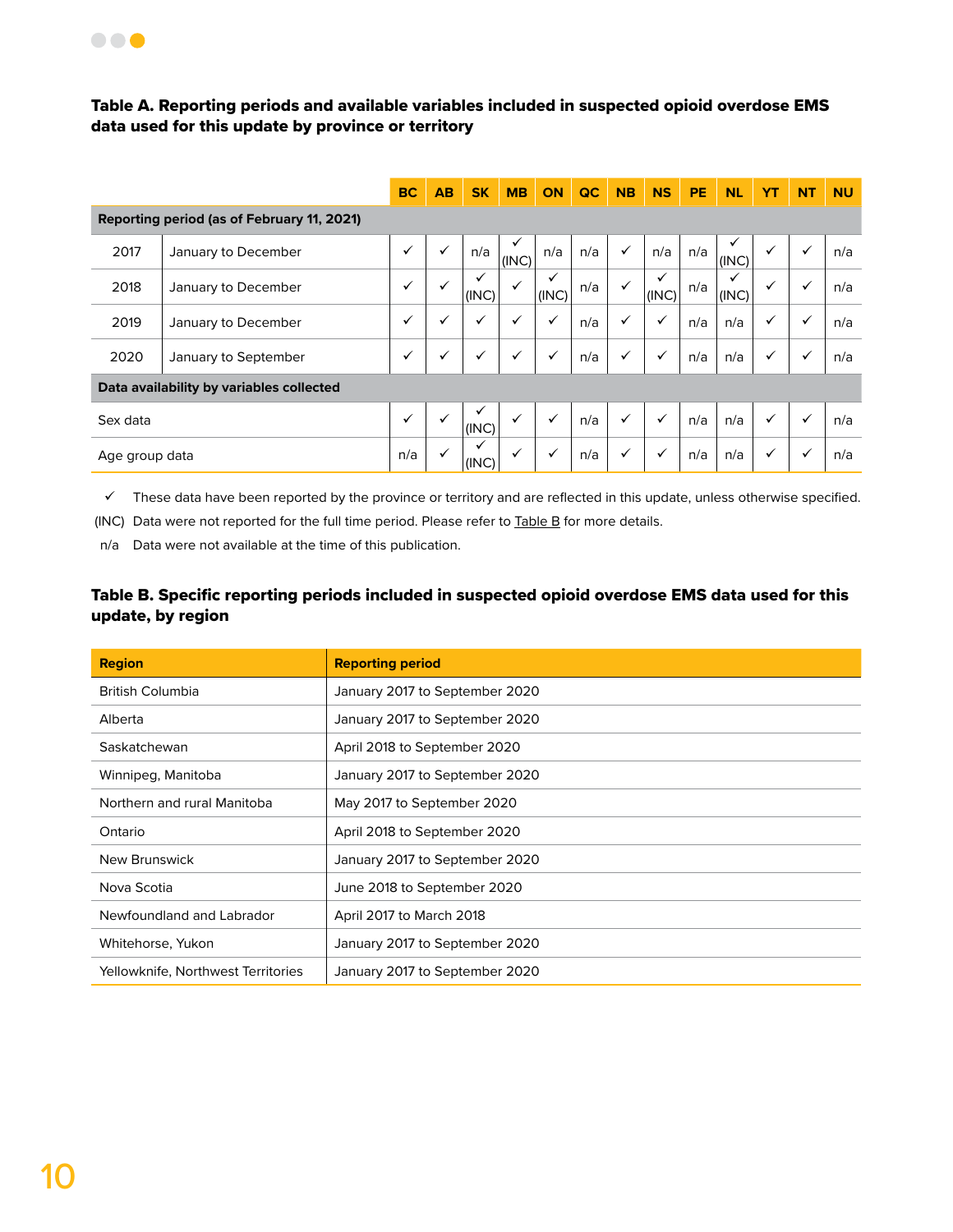

 $\bullet\bullet\bullet$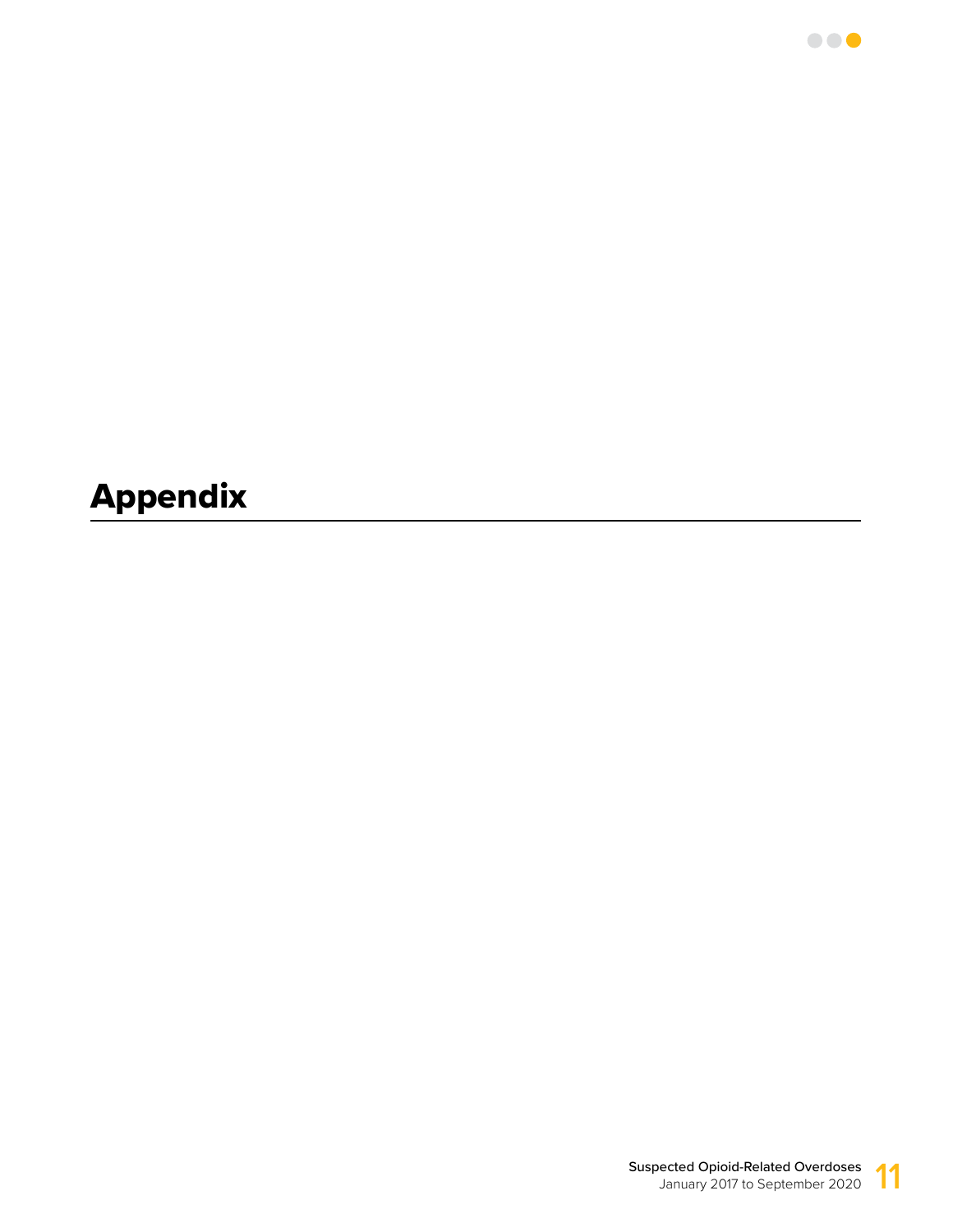

#### Table 1. Number of EMS responses to suspected opioid-related overdoses by province or territory, 2017 to 2020 (Jan to Sep)

| <b>Region</b>                      | 2017   | 2018   | 2019   | 2020 (Jan to Sep) |
|------------------------------------|--------|--------|--------|-------------------|
| <b>British Columbia</b>            | 12,961 | 13,365 | 13,486 | 12,212            |
| Alberta                            | 2,643  | 4,206  | 3,536  | 3,781             |
| Saskatchewan                       | n/a    | 201    | 329    | 452               |
| Winnipeg, Manitoba                 | 736    | 592    | 774    | 1,161             |
| Northern and Rural Manitoba        | 32     | 21     | 21     | 39                |
| Ontario                            | n/a    | 1,804  | 2,629  | 2,773             |
| New Brunswick                      | 152    | 110    | 127    | 94                |
| Nova Scotia                        | n/a    | 111    | 188    | 142               |
| Newfoundland and Labrador          | 46     | Suppr. | n/a    | n/a               |
| Whitehorse, Yukon                  | 59     | 78     | 48     | 71                |
| Yellowknife, Northwest Territories | Suppr. | Suppr. | Suppr. | Suppr.            |

Suppressed (Suppr.) – Counts five or less are not presented to address concerns around releasing small numbers.

Not available (n/a) – Data were not available at the time of this publication.

Includes overdoses related to all illicit drugs including, but not limited to, opioids.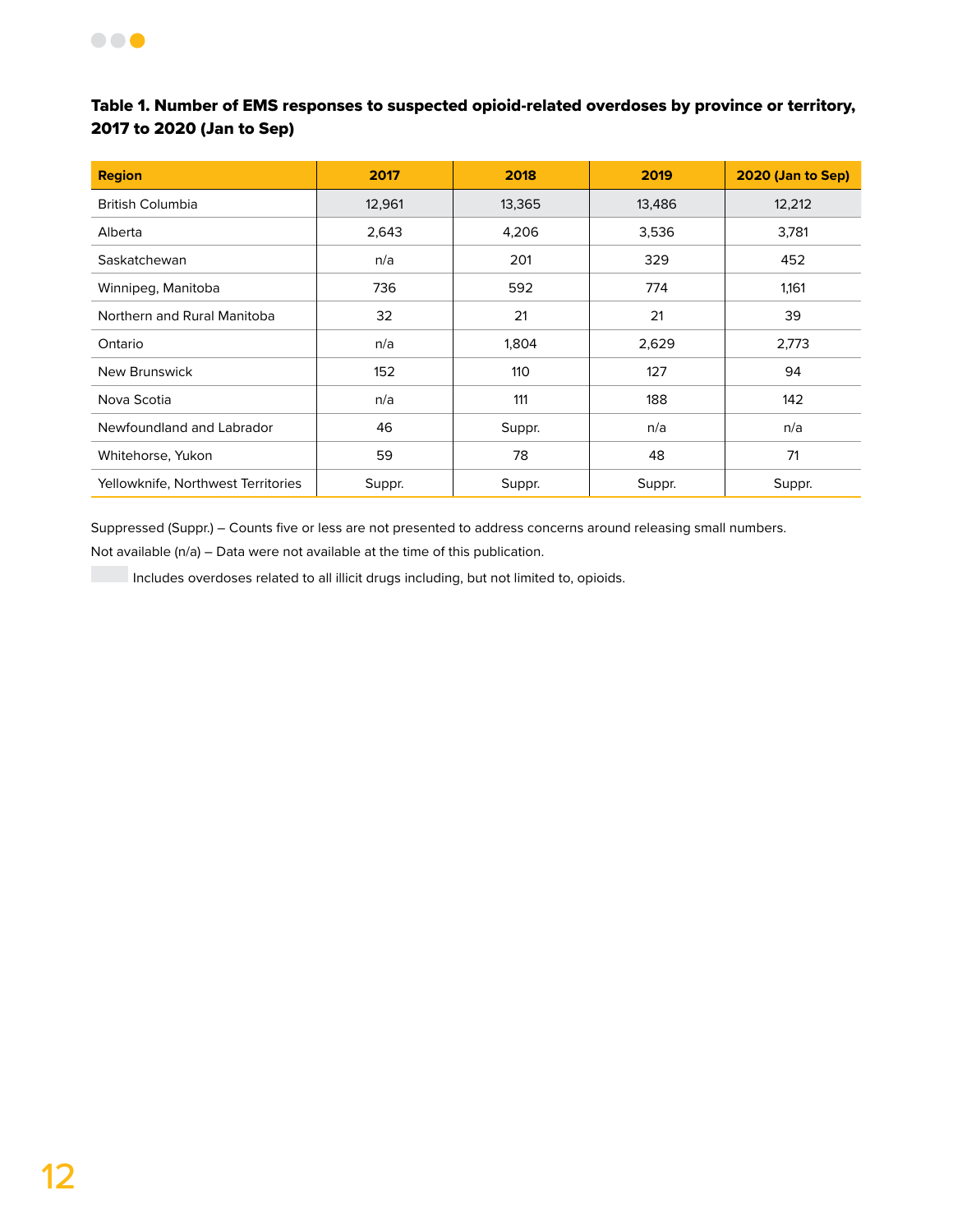Table 2. Number of EMS responses to suspected opioid-related overdoses by province or territory and by quarter, Table 2. Number of EMS responses to suspected opioid-related overdoses by province or territory and by quarter, from January 2017 to 2020 (Jan to Sep) from January 2017 to 2020 (Jan to Sep)

| Region                                |                     | <b>2017</b> |          |                |                         | 2018       |           |                |                | 2019      |           |                |                     | 2020          |           |
|---------------------------------------|---------------------|-------------|----------|----------------|-------------------------|------------|-----------|----------------|----------------|-----------|-----------|----------------|---------------------|---------------|-----------|
|                                       | $\overline{\delta}$ | <b>S</b>    | G3       | $\overline{a}$ | $\overline{\mathbf{G}}$ | <b>Sol</b> | <b>GS</b> | $\overline{a}$ | $\overline{6}$ | <b>Q2</b> | <b>GS</b> | $\overline{a}$ | $\overline{\delta}$ | $\frac{2}{3}$ | <b>GS</b> |
| <b>British Columbia</b>               | 3,285               | 3,751       | 3,315    | 2,610          | 2,795                   | 3,545      | 3,633     | 3,392          | 3,938          | 3,619     | 3,249     | 2,680          | 2,927               | 4,356         | 4,929     |
| Alberta                               | 567                 | 669         | 803      | 604            | 1,038                   | 1,153      | 1,106     | 909            | 917            | 995       | 949       | 675            | 620                 | 1,485         | 1,676     |
| Saskatchewan                          | n/a                 | n/a         | n/a      | n/a            | n/a                     | 80         | 63        | 58             | 89             | 78        | 103       | 80             | 74                  | 184           | 194       |
| Winnipeg, Manitoba                    | 210                 | 225         | 177      | 124            | $\overline{3}$          | 155        | 164       | 142            | 157            | 215       | 184       | 218            | 194                 | 404           | 563       |
| Northern and Rural<br>Manitoba        | n/a                 | ă           | ă        | 5              | თ                       | Suppr.     | Suppr.    | ဖ              | ă              | ဖ         | Suppr.    | Suppr.         | თ                   | ∼             | 23        |
| Ontario                               | n/a                 | n/a         | n/a      | n/a            | n/a                     | 552        | 628       | 624            | 833            | 990       | 384       | 422            | 614                 | 1,079         | 1,080     |
| New Brunswick                         | 45                  | 33          | 36       | 38             | 22                      | 35         | 25        | $\frac{8}{2}$  | Დ              | 36        | 39        | 34             | $\overline{0}$      | 33            | 4         |
| Nova Scotia                           | n/a                 | n/a         | n/a      | n/a            | n/a                     | ഉ          | 56        | 36             | 50             | 46        | 52        | $\overline{0}$ | 42                  | 38            | 62        |
| Newfoundland and<br>Labrador          | n/a                 | ვე          | $\infty$ | $\infty$       | Suppr.                  | n/a        | n/a       | n/a            | n/a            | n/a       | n/a       | n/a            | n/a                 | n/a           | n/a       |
| Whitehorse, Yukon                     | 15                  | 13          | 22       | თ              | 13                      | 36         | œ         | H              | თ              | 15        | 13        | H              | 26                  | 22            | 23        |
| Yellowknife, Northwest<br>Territories | Suppr.              | Suppr.      | Suppr.   | Suppr.         | Suppr.                  | Suppr.     | Suppr.    | Suppr.         | Suppr.         | Suppr.    | Suppr.    | Suppr.         | Suppr.              | Suppr.        | Suppr.    |
|                                       |                     |             |          |                |                         |            |           |                |                |           |           |                |                     |               |           |

Suppressed (suppr.) – Counts five or less are not presented to address concerns around releasing small numbers. Suppressed (suppr.) - Counts five or less are not presented to address concerns around releasing small numbers.

Not available (n/a) - Data were not available at the time of this publication. Not available (n/a) – Data were not available at the time of this publication.

Includes suspected overdoses related to all illicit drugs including, but not limited to, opioids. Includes suspected overdoses related to all illicit drugs including, but not limited to, opioids.

Q1 = January to March; Q2 = April to June; Q3 = July to September; Q4 = October to December Q1 = January to March; Q2 = April to June; Q3 = July to September; Q4 = October to December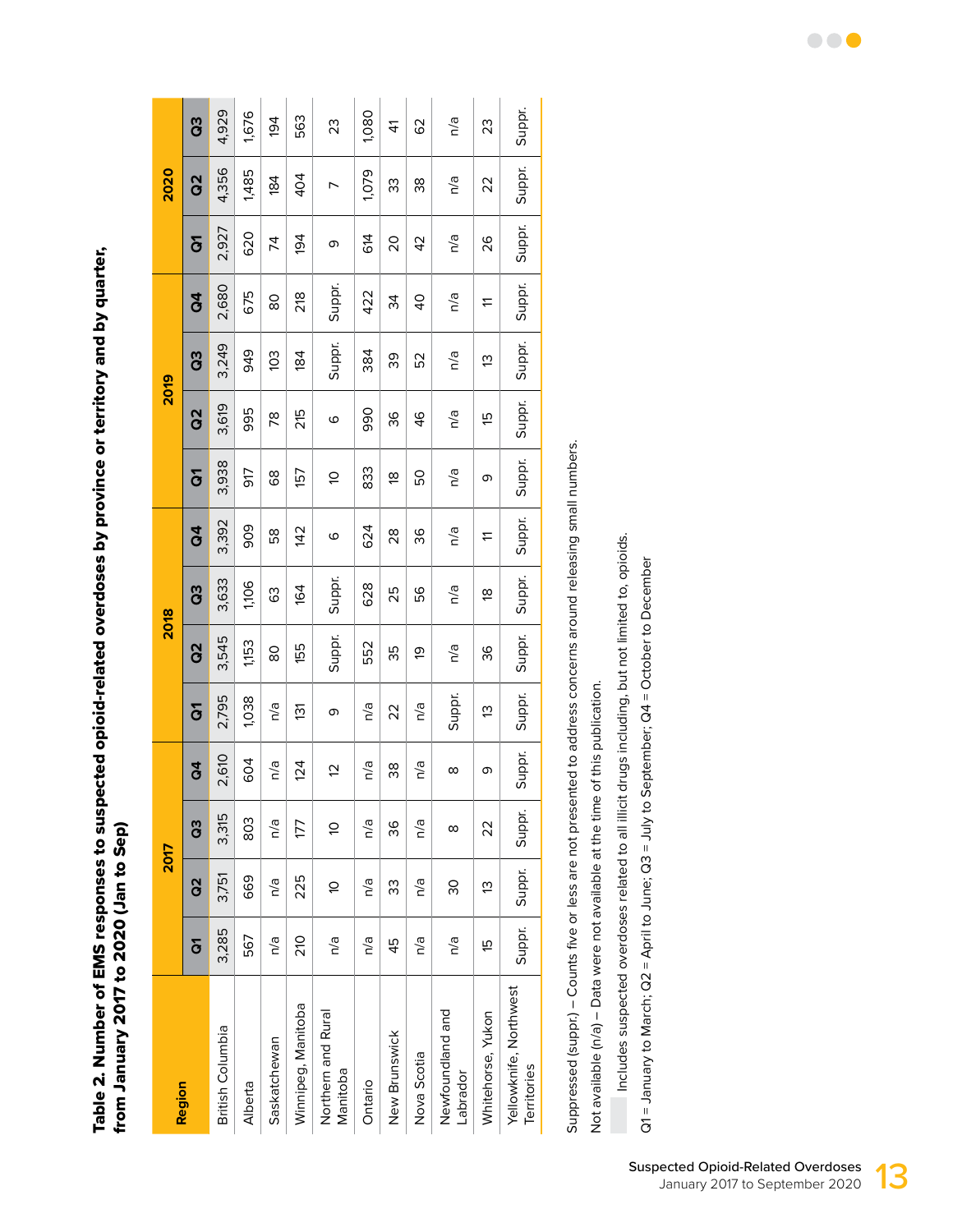

#### Table 3. Annual sex distribution of EMS responses to suspected opioid-related overdoses by province or territory, 2017 to 2020 (Jan to Sep)

|                                                        |             | 2017          |             | 2018          |             | 2019          |             | 2020 (Jan to Sep) |
|--------------------------------------------------------|-------------|---------------|-------------|---------------|-------------|---------------|-------------|-------------------|
| <b>Region</b>                                          | <b>Male</b> | <b>Female</b> | <b>Male</b> | <b>Female</b> | <b>Male</b> | <b>Female</b> | <b>Male</b> | <b>Female</b>     |
| <b>British Columbia</b>                                | 73%         | 27%           | 74%         | 26%           | 73%         | 27%           | 75%         | 25%               |
| Alberta                                                | 72%         | 28%           | 69%         | 31%           | 67%         | 33%           | 70%         | 30%               |
| Saskatchewan                                           | n/a         | n/a           | 71%         | 29%           | 68%         | 32%           | 66%         | 34%               |
| Winnipeg,<br>Manitoba                                  | 59%         | 41%           | 52%         | 48%           | 60%         | 40%           | 62%         | 38%               |
| Northern and<br>Rural Manitoba                         | 70%         | 30%           | 38%         | 62%           | 52%         | 48%           | 55%         | 45%               |
| Ontario                                                | n/a         | n/a           | 71%         | 29%           | 74%         | 26%           | 74%         | 26%               |
| New Brunswick                                          | 55%         | 45%           | 50%         | 50%           | 58%         | 42%           | 56%         | 44%               |
| Nova Scotia                                            | n/a         | n/a           | 69%         | 31%           | 63%         | 37%           | 56%         | 44%               |
| Newfoundland<br>and Labrador                           | n/a         | n/a           | n/a         | n/a           | n/a         | n/a           | n/a         | n/a               |
| Whitehorse,<br>Yukon                                   | n/a         | n/a           | n/a         | n/a           | 63%         | 38%           | 58%         | 42%               |
| Yellowknife,<br><b>Northwest</b><br><b>Territories</b> | Suppr.      | Suppr.        | Suppr.      | Suppr.        | Suppr.      | Suppr.        | Suppr.      | Suppr.            |

Suppressed (Suppr.) – Counts five or less are not presented to address concerns around releasing small numbers.

Not available (n/a) – Data were not available at the time of this publication.

Includes suspected overdoses related to all illicit drugs including, but not limited to, opioids.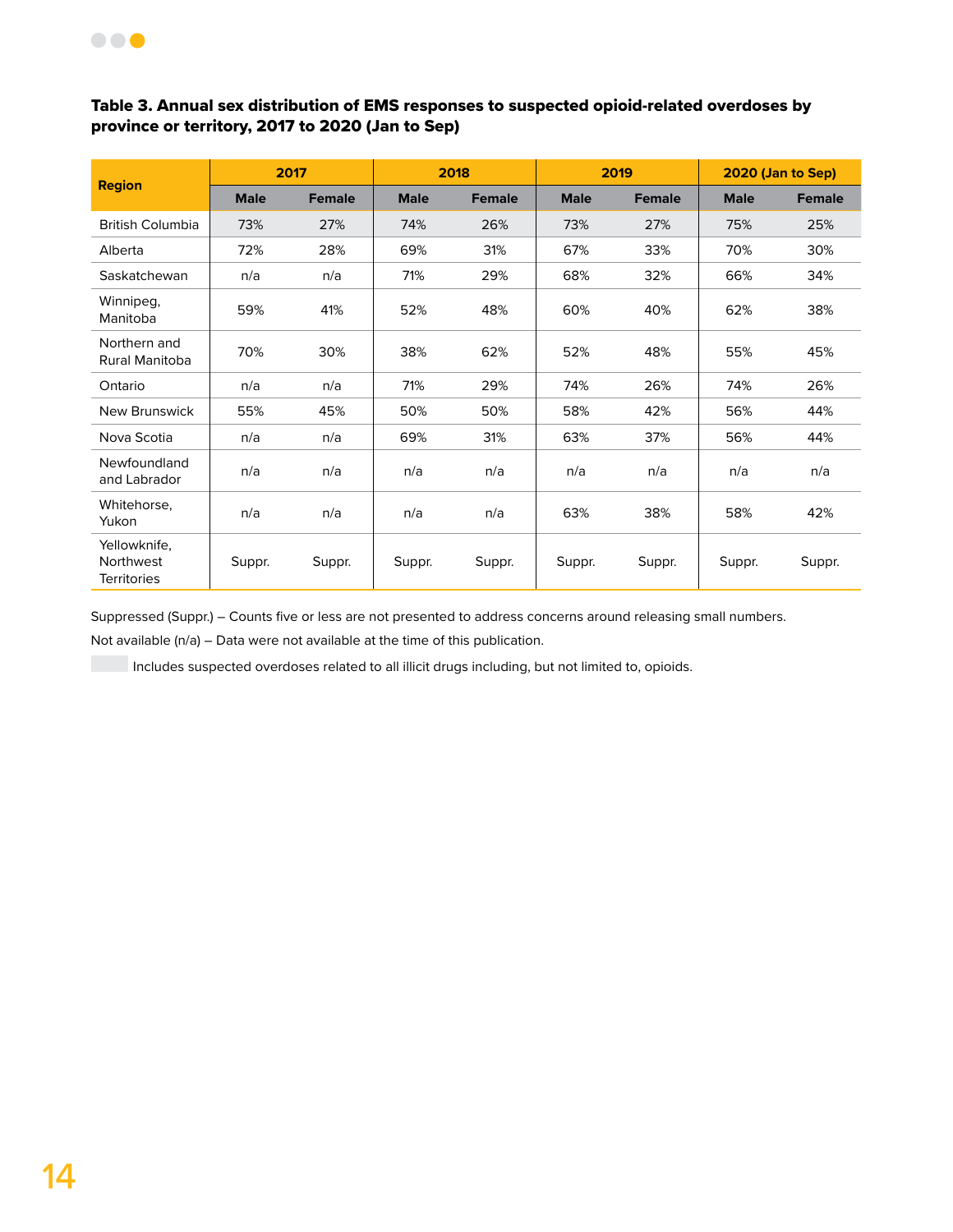#### Table 4. Quarterly sex distribution of EMS responses to suspected opioid-related overdoses by province or territory, January 2017 to 2020 (Jan to Sep)

#### 2017

|                                                 |             | Q <sub>1</sub> |             | Q2            |             | Q3            |             | Q <sub>4</sub> |
|-------------------------------------------------|-------------|----------------|-------------|---------------|-------------|---------------|-------------|----------------|
| <b>Region</b>                                   | <b>Male</b> | <b>Female</b>  | <b>Male</b> | <b>Female</b> | <b>Male</b> | <b>Female</b> | <b>Male</b> | <b>Female</b>  |
| <b>British Columbia</b>                         | 74%         | 26%            | 73%         | 27%           | 72%         | 28%           | 74%         | 26%            |
| Alberta                                         | 73%         | 27%            | 74%         | 26%           | 70%         | 30%           | 72%         | 28%            |
| Saskatchewan                                    | n/a         | n/a            | n/a         | n/a           | n/a         | n/a           | n/a         | n/a            |
| Winnipeg,<br>Manitoba                           | 60%         | 40%            | 61%         | 39%           | 61%         | 39%           | 52%         | 48%            |
| Northern and<br>Rural Manitoba                  | n/a         | n/a            | Suppr.      | Suppr.        | Suppr.      | Suppr.        | Suppr.      | Suppr.         |
| Ontario                                         | n/a         | n/a            | n/a         | n/a           | n/a         | n/a           | n/a         | n/a            |
| New Brunswick                                   | 56%         | 44%            | 58%         | 42%           | 50%         | 50%           | 55%         | 45%            |
| Nova Scotia                                     | n/a         | n/a            | n/a         | n/a           | n/a         | n/a           | n/a         | n/a            |
| Newfoundland<br>and Labrador                    | n/a         | n/a            | n/a         | n/a           | n/a         | n/a           | n/a         | n/a            |
| Whitehorse,<br>Yukon                            | n/a         | n/a            | n/a         | n/a           | n/a         | n/a           | n/a         | n/a            |
| Yellowknife,<br>Northwest<br><b>Territories</b> | Suppr.      | Suppr.         | Suppr.      | Suppr.        | Suppr.      | Suppr.        | Suppr.      | Suppr.         |

|                                                 |             | Q <sub>1</sub> |             | Q2            |             | Q3            |             | Q <sub>4</sub> |
|-------------------------------------------------|-------------|----------------|-------------|---------------|-------------|---------------|-------------|----------------|
| <b>Region</b>                                   | <b>Male</b> | <b>Female</b>  | <b>Male</b> | <b>Female</b> | <b>Male</b> | <b>Female</b> | <b>Male</b> | <b>Female</b>  |
| <b>British Columbia</b>                         | 72%         | 28%            | 73%         | 27%           | 75%         | 25%           | 75%         | 25%            |
| Alberta                                         | 70%         | 30%            | 68%         | 32%           | 69%         | 31%           | 68%         | 32%            |
| Saskatchewan                                    | n/a         | n/a            | 71%         | 29%           | 81%         | 19%           | 60%         | 40%            |
| Winnipeg,<br>Manitoba                           | 48%         | 52%            | 52%         | 48%           | 57%         | 43%           | 50%         | 50%            |
| Northern and<br>Rural Manitoba                  | Suppr.      | Suppr.         | Suppr.      | Suppr.        | Suppr.      | Suppr.        | Suppr.      | Suppr.         |
| Ontario                                         | n/a         | n/a            | 70%         | 30%           | 72%         | 28%           | 72%         | 28%            |
| New Brunswick                                   | 50%         | 50%            | 49%         | 51%           | 42%         | 58%           | 59%         | 41%            |
| Nova Scotia                                     | n/a         | n/a            | Suppr.      | Suppr.        | 70%         | 30%           | 67%         | 33%            |
| Newfoundland<br>and Labrador                    | n/a         | n/a            | n/a         | n/a           | n/a         | n/a           | n/a         | n/a            |
| Whitehorse,<br>Yukon                            | n/a         | n/a            | n/a         | n/a           | n/a         | n/a           | n/a         | n/a            |
| Yellowknife,<br>Northwest<br><b>Territories</b> | Suppr.      | Suppr.         | Suppr.      | Suppr.        | Suppr.      | Suppr.        | Suppr.      | Suppr.         |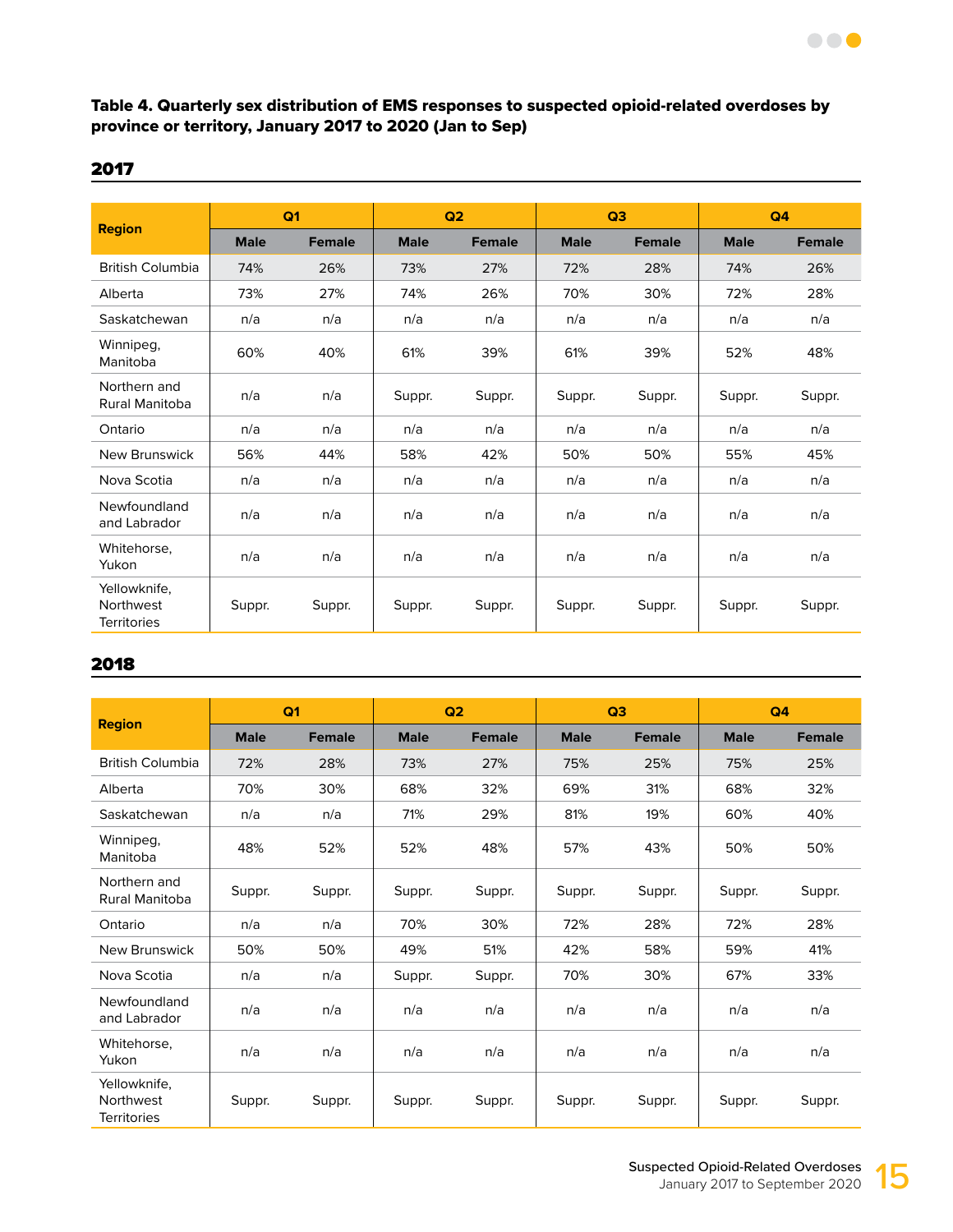#### 2019

|                                                 |             | Q <sub>1</sub> |             | Q2            |             | Q <sub>3</sub> |             | Q4            |
|-------------------------------------------------|-------------|----------------|-------------|---------------|-------------|----------------|-------------|---------------|
| <b>Region</b>                                   | <b>Male</b> | <b>Female</b>  | <b>Male</b> | <b>Female</b> | <b>Male</b> | <b>Female</b>  | <b>Male</b> | <b>Female</b> |
| <b>British Columbia</b>                         | 74%         | 26%            | 74%         | 26%           | 72%         | 28%            | 72%         | 28%           |
| Alberta                                         | 70%         | 30%            | 66%         | 34%           | 67%         | 33%            | 64%         | 36%           |
| Saskatchewan                                    | 66%         | 34%            | 69%         | 31%           | 61%         | 39%            | 78%         | 23%           |
| Winnipeg,<br>Manitoba                           | 61%         | 39%            | 65%         | 35%           | 60%         | 40%            | 56%         | 44%           |
| Northern and<br>Rural Manitoba                  | Suppr.      | Suppr.         | Suppr.      | Suppr.        | Suppr.      | Suppr.         | Suppr.      | Suppr.        |
| Ontario                                         | 76%         | 24%            | 76%         | 24%           | 67%         | 33%            | 69%         | 31%           |
| New Brunswick                                   | 47%         | 53%            | 50%         | 50%           | 66%         | 34%            | 65%         | 35%           |
| Nova Scotia                                     | 64%         | 36%            | 59%         | 41%           | 62%         | 38%            | 68%         | 33%           |
| Newfoundland<br>and Labrador                    | n/a         | n/a            | n/a         | n/a           | n/a         | n/a            | n/a         | n/a           |
| Whitehorse,<br>Yukon                            | Suppr.      | Suppr.         | Suppr.      | Suppr.        | 46%         | 54%            | Suppr.      | Suppr.        |
| Yellowknife,<br>Northwest<br><b>Territories</b> | Suppr.      | Suppr.         | Suppr.      | Suppr.        | Suppr.      | Suppr.         | Suppr.      | Suppr.        |

#### 2020 (Jan to Sep)

|                                    |             | Q <sub>1</sub> |             | Q <sub>2</sub> |             | Q <sub>3</sub> |
|------------------------------------|-------------|----------------|-------------|----------------|-------------|----------------|
| <b>Region</b>                      | <b>Male</b> | <b>Female</b>  | <b>Male</b> | <b>Female</b>  | <b>Male</b> | <b>Female</b>  |
| <b>British Columbia</b>            | 74%         | 26%            | 77%         | 23%            | 74%         | 26%            |
| Alberta                            | 65%         | 35%            | 72%         | 28%            | 70%         | 30%            |
| Saskatchewan                       | 59%         | 41%            | 71%         | 29%            | 64%         | 36%            |
| Winnipeg, Manitoba                 | 59%         | 41%            | 62%         | 38%            | 63%         | 37%            |
| Northern and Rural Manitoba        | Suppr.      | Suppr.         | Suppr.      | Suppr.         | 55%         | 45%            |
| Ontario                            | 75%         | 25%            | 73%         | 27%            | 76%         | 24%            |
| New Brunswick                      | 65%         | 35%            | 48%         | 52%            | 59%         | 41%            |
| Nova Scotia                        | 60%         | 40%            | 39%         | 61%            | 63%         | 37%            |
| Newfoundland and Labrador          | n/a         | n/a            | n/a         | n/a            | n/a         | n/a            |
| Whitehorse, Yukon                  | 62%         | 38%            | 50%         | 50%            | 60%         | 40%            |
| Yellowknife, Northwest Territories | Suppr.      | Suppr.         | Suppr.      | Suppr.         | Suppr.      | Suppr.         |

Suppressed (Suppr.) – Counts five or less are not presented to address concerns around releasing small numbers.

Not available (n/a) – Data were not available at the time of this publication.

Includes suspected overdoses related to all illicit drugs including, but not limited to, opioids.

Q1 = January to March; Q2 = April to June; Q3 = July to September; Q4 = October to December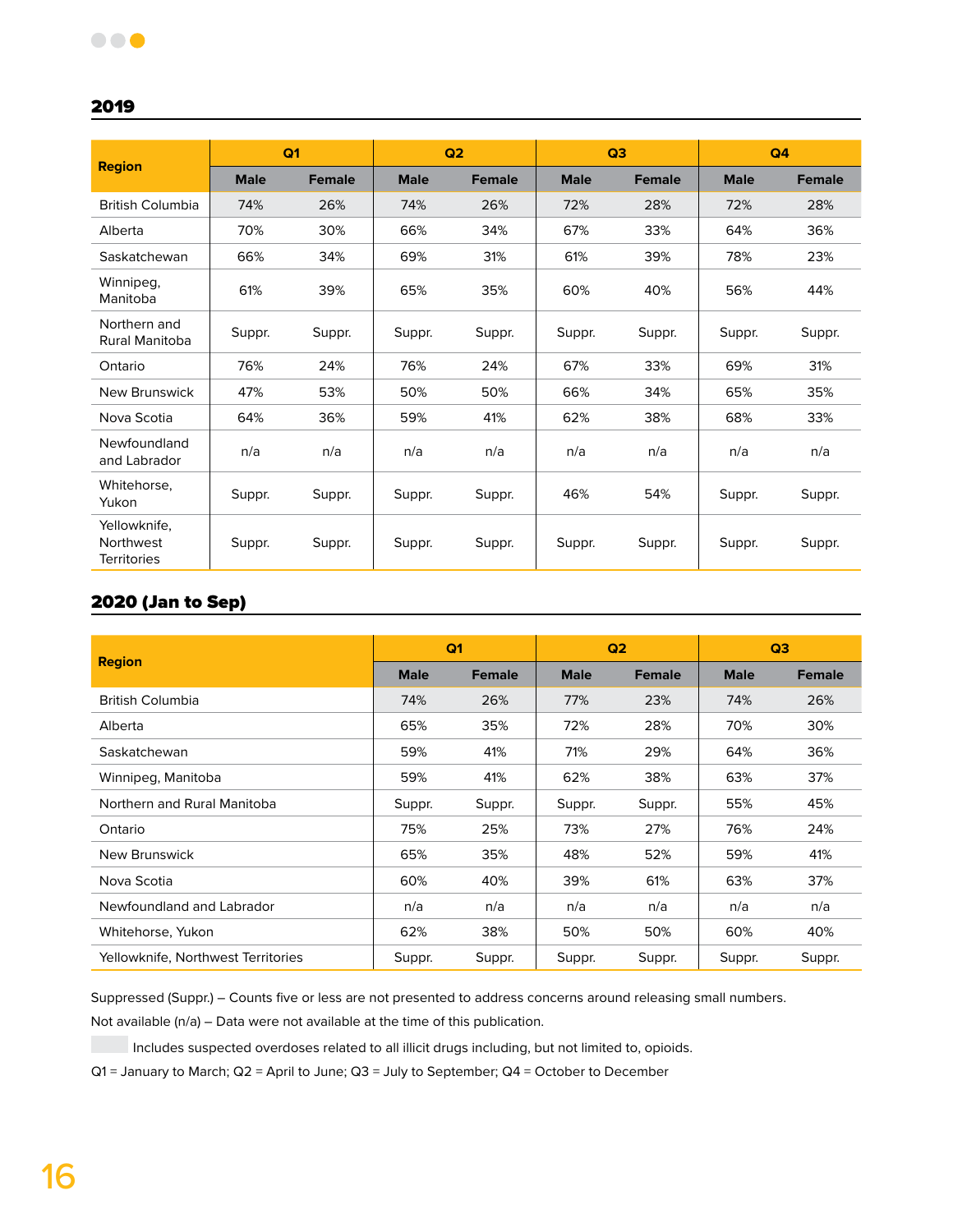#### Table 5. Annual age group distribution of EMS responses to suspected opioid-related overdoses by province or territory, 2017 to 2020 (Jan to Sep)

#### 2017

|                                                 | Age group  |          |          |          |          |            |  |  |  |  |
|-------------------------------------------------|------------|----------|----------|----------|----------|------------|--|--|--|--|
| <b>Region</b>                                   | 19 or less | 20 to 29 | 30 to 39 | 40 to 49 | 50 to 59 | 60 or more |  |  |  |  |
| <b>British Columbia</b>                         | n/a        | n/a      | n/a      | n/a      | n/a      | n/a        |  |  |  |  |
| Alberta                                         | 4%         | 32%      | 32%      | 16%      | 10%      | 6%         |  |  |  |  |
| Saskatchewan                                    | n/a        | n/a      | n/a      | n/a      | n/a      | n/a        |  |  |  |  |
| Winnipeg, Manitoba                              | 5%         | 35%      | 27%      | 15%      | 9%       | 8%         |  |  |  |  |
| Northern and Rural<br>Manitoba                  | Suppr.     | Suppr.   | Suppr.   | Suppr.   | Suppr.   | Suppr.     |  |  |  |  |
| Ontario                                         | n/a        | n/a      | n/a      | n/a      | n/a      | n/a        |  |  |  |  |
| New Brunswick                                   | 5%         | 19%      | 26%      | 15%      | 16%      | 19%        |  |  |  |  |
| Nova Scotia                                     | n/a        | n/a      | n/a      | n/a      | n/a      | n/a        |  |  |  |  |
| Newfoundland and<br>Labrador                    | n/a        | n/a      | n/a      | n/a      | n/a      | n/a        |  |  |  |  |
| Whitehorse, Yukon                               | n/a        | n/a      | n/a      | n/a      | n/a      | n/a        |  |  |  |  |
| Yellowknife,<br>Northwest<br><b>Territories</b> | Suppr.     | Suppr.   | Suppr.   | Suppr.   | Suppr.   | Suppr.     |  |  |  |  |

|                                                 | <b>Age group</b> |          |          |          |          |            |  |  |  |  |
|-------------------------------------------------|------------------|----------|----------|----------|----------|------------|--|--|--|--|
| <b>Region</b>                                   | 19 or less       | 20 to 29 | 30 to 39 | 40 to 49 | 50 to 59 | 60 or more |  |  |  |  |
| <b>British Columbia</b>                         | n/a              | n/a      | n/a      | n/a      | n/a      | n/a        |  |  |  |  |
| Alberta                                         | 4%               | 33%      | 30%      | 16%      | 10%      | 7%         |  |  |  |  |
| Saskatchewan                                    | 4%               | 35%      | 29%      | 14%      | 11%      | 6%         |  |  |  |  |
| Winnipeg, Manitoba                              | 5%               | 29%      | 28%      | 18%      | 11%      | 9%         |  |  |  |  |
| Northern and Rural<br>Manitoba                  | Suppr.           | Suppr.   | Suppr.   | Suppr.   | Suppr.   | Suppr.     |  |  |  |  |
| Ontario                                         | 2%               | 26%      | 31%      | 20%      | 13%      | 9%         |  |  |  |  |
| New Brunswick                                   | Suppr.           | 20%      | 17%      | 21%      | Suppr.   | 24%        |  |  |  |  |
| Nova Scotia                                     | 6%               | 15%      | 17%      | 22%      | 18%      | 22%        |  |  |  |  |
| Newfoundland and<br>Labrador                    | n/a              | n/a      | n/a      | n/a      | n/a      | n/a        |  |  |  |  |
| Whitehorse, Yukon                               | n/a              | n/a      | n/a      | n/a      | n/a      | n/a        |  |  |  |  |
| Yellowknife,<br>Northwest<br><b>Territories</b> | Suppr.           | Suppr.   | Suppr.   | Suppr.   | Suppr.   | Suppr.     |  |  |  |  |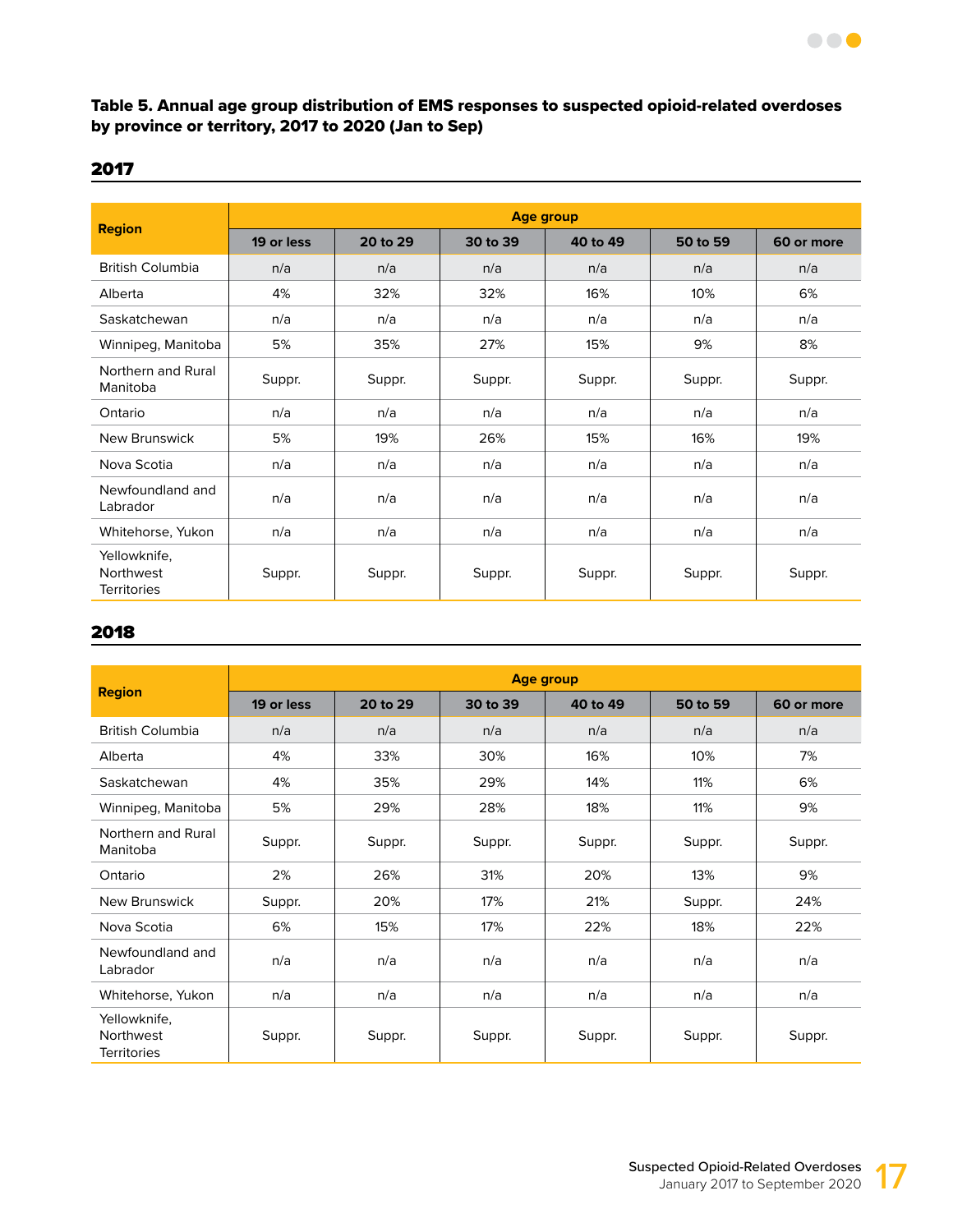#### 2019

| <b>Region</b>                                   | Age group  |          |          |          |          |            |  |  |  |  |
|-------------------------------------------------|------------|----------|----------|----------|----------|------------|--|--|--|--|
|                                                 | 19 or less | 20 to 29 | 30 to 39 | 40 to 49 | 50 to 59 | 60 or more |  |  |  |  |
| <b>British Columbia</b>                         | n/a        | n/a      | n/a      | n/a      | n/a      | n/a        |  |  |  |  |
| Alberta                                         | 3%         | 28%      | 32%      | 17%      | 11%      | 8%         |  |  |  |  |
| Saskatchewan                                    | 3%         | 37%      | 27%      | 17%      | 11%      | 5%         |  |  |  |  |
| Winnipeg, Manitoba                              | 6%         | 30%      | 32%      | 17%      | 10%      | 7%         |  |  |  |  |
| Northern and Rural<br>Manitoba                  | Suppr.     | Suppr.   | Suppr.   | Suppr.   | Suppr.   | Suppr.     |  |  |  |  |
| Ontario                                         | 2%         | 26%      | 30%      | 18%      | 16%      | 7%         |  |  |  |  |
| New Brunswick                                   | 5%         | 14%      | 15%      | 19%      | 20%      | 27%        |  |  |  |  |
| Nova Scotia                                     | Suppr.     | Suppr.   | 23%      | 16%      | 16%      | 27%        |  |  |  |  |
| Newfoundland and<br>Labrador                    | n/a        | n/a      | n/a      | n/a      | n/a      | n/a        |  |  |  |  |
| Whitehorse, Yukon                               | Suppr.     | 20%      | 35%      | 15%      | Suppr.   | 17%        |  |  |  |  |
| Yellowknife,<br>Northwest<br><b>Territories</b> | Suppr.     | Suppr.   | Suppr.   | Suppr.   | Suppr.   | Suppr.     |  |  |  |  |

### 2020 (Jan to Sep)

|                                                        | <b>Age group</b> |          |          |          |          |            |  |  |  |  |
|--------------------------------------------------------|------------------|----------|----------|----------|----------|------------|--|--|--|--|
| <b>Region</b>                                          | 19 or less       | 20 to 29 | 30 to 39 | 40 to 49 | 50 to 59 | 60 or more |  |  |  |  |
| <b>British Columbia</b>                                | n/a              | n/a      | n/a      | n/a      | n/a      | n/a        |  |  |  |  |
| Alberta                                                | 3%               | 25%      | 33%      | 20%      | 12%      | 7%         |  |  |  |  |
| Saskatchewan                                           | 2%               | 25%      | 37%      | 19%      | 12%      | 4%         |  |  |  |  |
| Winnipeg, Manitoba                                     | 7%               | 31%      | 31%      | 16%      | 10%      | 4%         |  |  |  |  |
| Northern and Rural<br>Manitoba                         | Suppr.           | Suppr.   | Suppr.   | Suppr.   | Suppr.   | Suppr.     |  |  |  |  |
| Ontario                                                | 3%               | 24%      | 32%      | 19%      | 15%      | 8%         |  |  |  |  |
| <b>New Brunswick</b>                                   | Suppr.           | 19%      | Suppr.   | 24%      | 15%      | 18%        |  |  |  |  |
| Nova Scotia                                            | Suppr.           | 23%      | 17%      | 21%      | Suppr.   | 24%        |  |  |  |  |
| Newfoundland and<br>Labrador                           | n/a              | n/a      | n/a      | n/a      | n/a      | n/a        |  |  |  |  |
| Whitehorse, Yukon                                      | Suppr.           | 32%      | 32%      | 11%      | 18%      | Suppr.     |  |  |  |  |
| Yellowknife,<br><b>Northwest</b><br><b>Territories</b> | Suppr.           | Suppr.   | Suppr.   | Suppr.   | Suppr.   | Suppr.     |  |  |  |  |

Suppressed (Suppr.) – Counts five or less are not presented to address concerns around releasing small numbers.

Not available (n/a) – Data were not available at the time of this publication.

Includes suspected overdoses related to all illicit drugs including, but not limited to, opioids.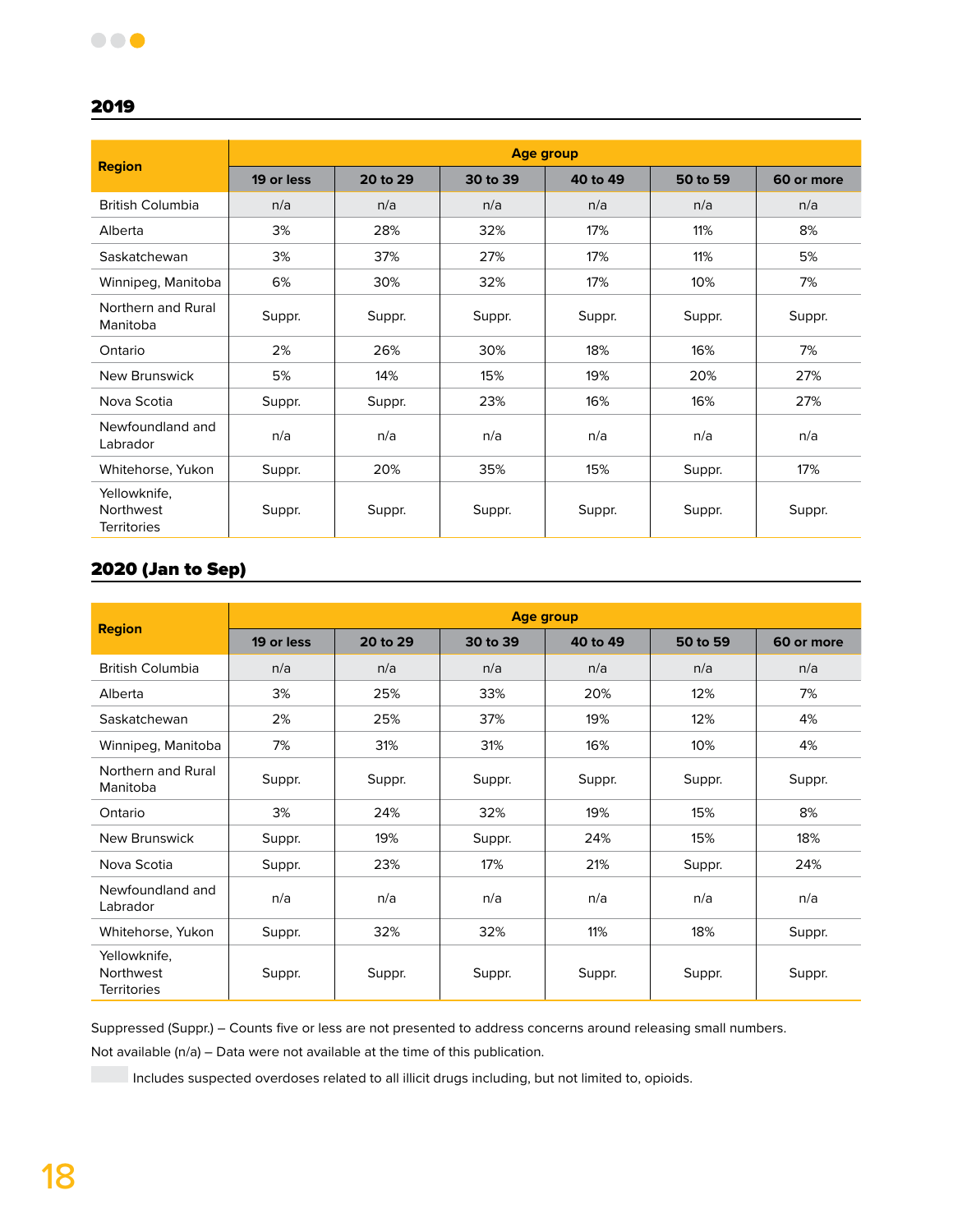#### Table 6. Annual age group distribution of EMS responses to suspected opioid-related overdoses by sex and by province or territory, 2017 to 2020 (Jan to Sep)

| <b>Region</b>                  | <b>Sex</b> | 19 or less     | 20 to 29 | 30 to 39 | 40 to 49 | 50 to 59 | 60 or more |
|--------------------------------|------------|----------------|----------|----------|----------|----------|------------|
|                                | Female     | n/a            | n/a      | n/a      | n/a      | n/a      | n/a        |
| <b>British</b><br>Columbia     | Male       | n/a            | n/a      | n/a      | n/a      | n/a      | n/a        |
|                                | Total      | n/a            | n/a      | n/a      | n/a      | n/a      | n/a        |
|                                | Female     | 33             | 234      | 195      | 115      | 76       | 66         |
| Alberta                        | Male       | 57             | 593      | 632      | 302      | 178      | 89         |
|                                | Total      | 90             | 827      | 827      | 417      | 254      | 156        |
|                                | Female     | n/a            | n/a      | n/a      | n/a      | n/a      | n/a        |
| Saskatchewan                   | Male       | n/a            | n/a      | n/a      | n/a      | n/a      | n/a        |
|                                | Total      | n/a            | n/a      | n/a      | n/a      | n/a      | n/a        |
|                                | Female     | 17             | 108      | 84       | 36       | 24       | 30         |
| Winnipeg,<br>Manitoba          | Male       | 18             | 152      | 114      | 77       | 45       | 31         |
|                                | Total      | 35             | 260      | 198      | 113      | 69       | 61         |
|                                | Female     | Suppr.         | Suppr.   | Suppr.   | Suppr.   | Suppr.   | Suppr.     |
| Northern and<br>Rural Manitoba | Male       | Suppr.         | Suppr.   | Suppr.   | Suppr.   | Suppr.   | Suppr.     |
|                                | Total      | Suppr.         | 12       | 8        | Suppr.   | Suppr.   | Suppr.     |
|                                | Female     | n/a            | n/a      | n/a      | n/a      | n/a      | n/a        |
| Ontario                        | Male       | n/a            | n/a      | n/a      | n/a      | n/a      | n/a        |
|                                | Total      | n/a            | n/a      | n/a      | n/a      | n/a      | n/a        |
|                                | Female     | Suppr.         | 13       | 17       | 10       | 11       | 17         |
| <b>New Brunswick</b>           | Male       | Suppr.         | 15       | 23       | 13       | 13       | 12         |
|                                | Total      | $\overline{7}$ | 28       | 40       | 23       | 24       | 29         |
|                                | Female     | n/a            | n/a      | n/a      | n/a      | n/a      | n/a        |
| Nova Scotia                    | Male       | n/a            | n/a      | n/a      | n/a      | n/a      | n/a        |
|                                | Total      | n/a            | n/a      | n/a      | n/a      | n/a      | n/a        |
|                                | Female     | n/a            | n/a      | n/a      | n/a      | n/a      | n/a        |
| Newfoundland<br>and Labrador   | Male       | n/a            | n/a      | n/a      | n/a      | n/a      | n/a        |
|                                | Total      | n/a            | n/a      | n/a      | n/a      | n/a      | n/a        |
|                                | Female     | n/a            | n/a      | n/a      | n/a      | n/a      | n/a        |
| Whitehorse,                    | Male       | n/a            | n/a      | n/a      | n/a      | n/a      | n/a        |
| Yukon                          | Total      | n/a            | n/a      | n/a      | n/a      | n/a      | n/a        |
| Yellowknife,                   | Female     | Suppr.         | Suppr.   | Suppr.   | Suppr.   | Suppr.   | Suppr.     |
| Northwest                      | Male       | Suppr.         | Suppr.   | Suppr.   | Suppr.   | Suppr.   | Suppr.     |
| <b>Territories</b>             | Total      | Suppr.         | Suppr.   | Suppr.   | Suppr.   | Suppr.   | Suppr.     |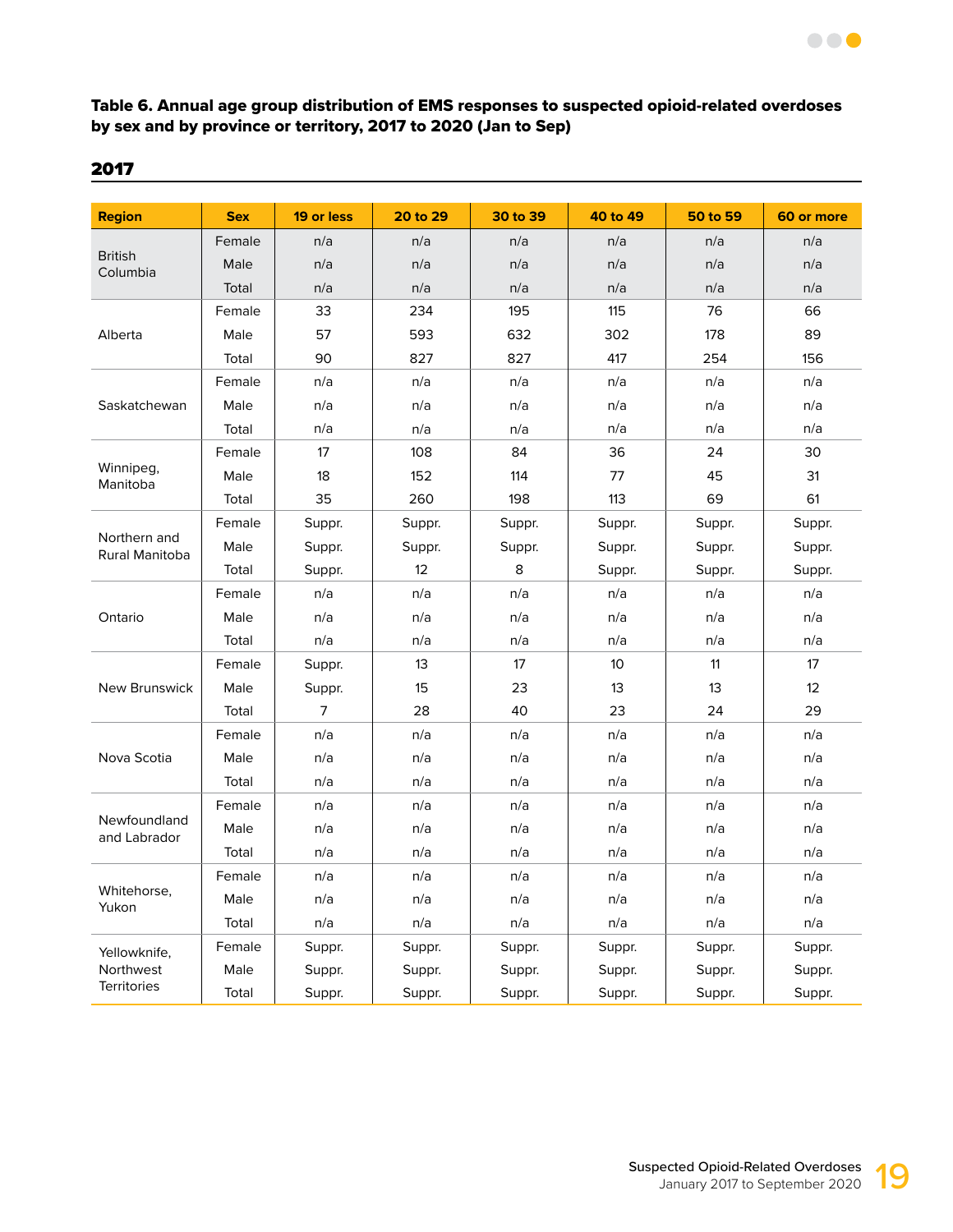| <b>Region</b>                  | <b>Sex</b> | 19 or less     | 20 to 29       | 30 to 39 | 40 to 49 | 50 to 59       | 60 or more     |
|--------------------------------|------------|----------------|----------------|----------|----------|----------------|----------------|
|                                | Female     | n/a            | n/a            | n/a      | n/a      | n/a            | n/a            |
| <b>British</b><br>Columbia     | Male       | n/a            | n/a            | n/a      | n/a      | n/a            | n/a            |
|                                | Total      | n/a            | n/a            | n/a      | n/a      | n/a            | n/a            |
| Alberta                        | Female     | 87             | 444            | 306      | 176      | 118            | 123            |
|                                | Male       | 74             | 879            | 920      | 482      | 273            | 169            |
|                                | Total      | 161            | 1,323          | 1,226    | 658      | 391            | 292            |
|                                | Female     | Suppr.         | 24             | 12       | $\,8\,$  | Suppr.         | Suppr.         |
| Saskatchewan                   | Male       | Suppr.         | 46             | 46       | 21       | Suppr.         | Suppr.         |
|                                | Total      | 9              | 70             | 58       | 29       | 23             | 12             |
|                                | Female     | 15             | 93             | 76       | 40       | 33             | 28             |
| Winnipeg,<br>Manitoba          | Male       | 14             | 80             | 91       | 68       | 31             | 23             |
|                                | Total      | 29             | 173            | 167      | 108      | 64             | 51             |
|                                | Female     | Suppr.         | Suppr.         | Suppr.   | Suppr.   | Suppr.         | Suppr.         |
| Northern and<br>Rural Manitoba | Male       | Suppr.         | Suppr.         | Suppr.   | Suppr.   | Suppr.         | Suppr.         |
|                                | Total      | Suppr.         | 8              | Suppr.   | Suppr.   | Suppr.         | Suppr.         |
|                                | Female     | 15             | 132            | 144      | 89       | 74             | 57             |
| Ontario                        | Male       | 26             | 330            | 410      | 259      | 157            | 96             |
|                                | Total      | 41             | 463            | 554      | 352      | 232            | 153            |
|                                | Female     | Suppr.         | 15             | 8        | 9        | $\overline{7}$ | 13             |
| <b>New Brunswick</b>           | Male       | Suppr.         | $\overline{7}$ | 10       | 14       | 10             | 13             |
|                                | Total      | Suppr.         | 22             | 18       | 23       | 17             | 26             |
|                                | Female     | Suppr.         | 6              | Suppr.   | 9        | Suppr.         | $\overline{7}$ |
| Nova Scotia                    | Male       | Suppr.         | 11             | Suppr.   | 15       | Suppr.         | 17             |
|                                | Total      | $\overline{7}$ | 17             | 19       | 24       | 20             | 24             |
|                                | Female     | n/a            | n/a            | n/a      | n/a      | n/a            | n/a            |
| Newfoundland<br>and Labrador   | Male       | n/a            | n/a            | n/a      | n/a      | n/a            | n/a            |
|                                | Total      | n/a            | n/a            | n/a      | n/a      | n/a            | n/a            |
|                                | Female     | n/a            | n/a            | n/a      | n/a      | n/a            | n/a            |
| Whitehorse,<br>Yukon           | Male       | n/a            | n/a            | n/a      | n/a      | n/a            | n/a            |
|                                | Total      | n/a            | n/a            | n/a      | n/a      | n/a            | n/a            |
| Yellowknife,                   | Female     | Suppr.         | Suppr.         | Suppr.   | Suppr.   | Suppr.         | Suppr.         |
| Northwest                      | Male       | Suppr.         | Suppr.         | Suppr.   | Suppr.   | Suppr.         | Suppr.         |
| <b>Territories</b>             | Total      | Suppr.         | Suppr.         | Suppr.   | Suppr.   | Suppr.         | Suppr.         |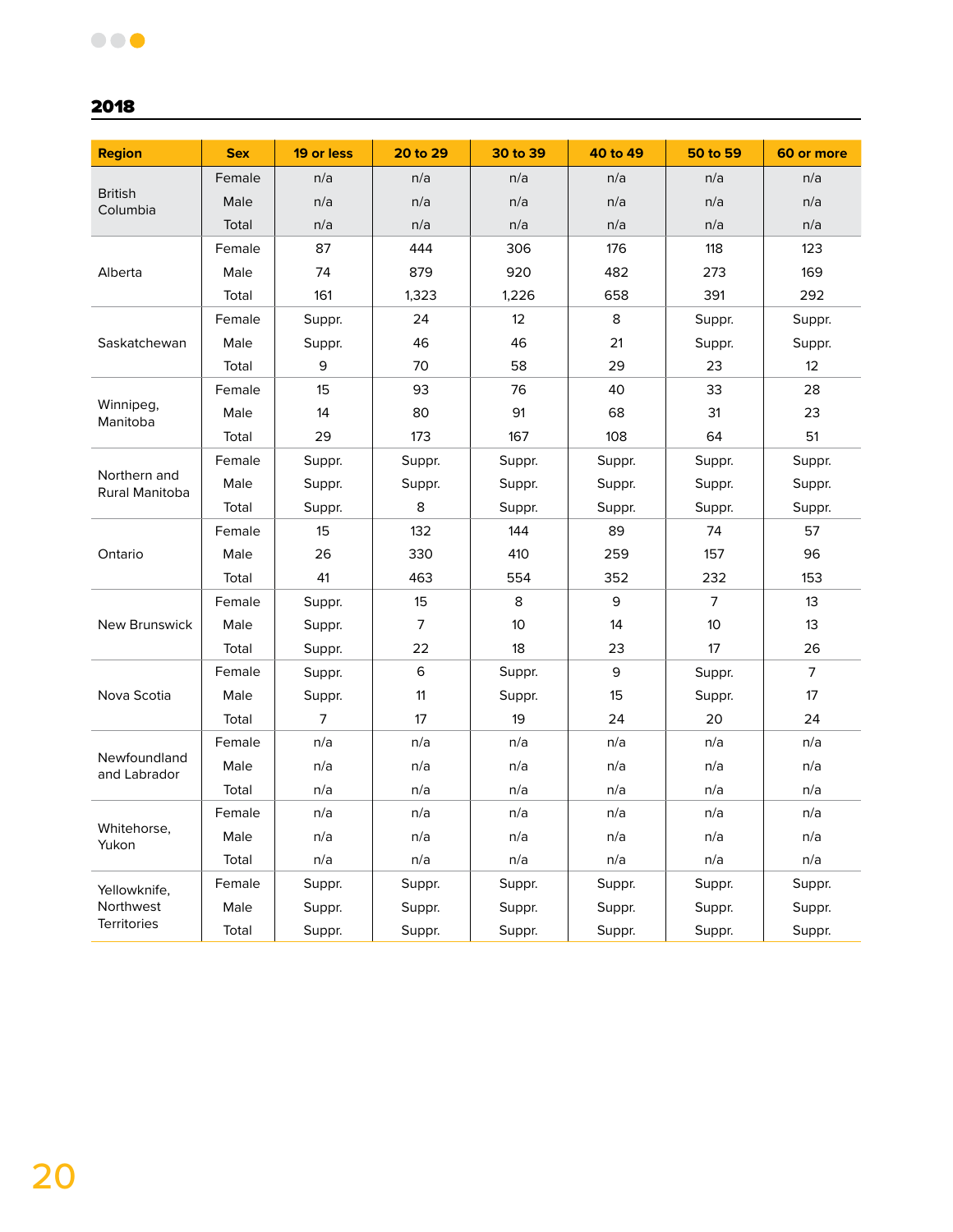| <b>Region</b>                  | <b>Sex</b> | 19 or less | 20 to 29 | 30 to 39       | 40 to 49       | 50 to 59 | 60 or more |
|--------------------------------|------------|------------|----------|----------------|----------------|----------|------------|
|                                | Female     | n/a        | n/a      | n/a            | n/a            | n/a      | n/a        |
| <b>British</b><br>Columbia     | Male       | n/a        | n/a      | n/a            | n/a            | n/a      | n/a        |
|                                | Total      | n/a        | n/a      | n/a            | n/a            | n/a      | n/a        |
|                                | Female     | 59         | 338      | 338            | 152            | 126      | 107        |
| Alberta                        | Male       | 58         | 621      | 725            | 416            | 254      | 178        |
|                                | Total      | 117        | 959      | 1,063          | 568            | 380      | 285        |
|                                | Female     | Suppr.     | 44       | 19             | 14             | 11       | Suppr.     |
| Saskatchewan                   | Male       | Suppr.     | 78       | 69             | 41             | 24       | Suppr.     |
|                                | Total      | 11         | 122      | 88             | 55             | 35       | 18         |
|                                | Female     | 20         | 100      | 103            | 33             | 31       | 21         |
| Winnipeg,<br>Manitoba          | Male       | 23         | 130      | 143            | 96             | 44       | 30         |
|                                | Total      | 43         | 230      | 246            | 129            | 75       | 51         |
|                                | Female     | Suppr.     | Suppr.   | Suppr.         | Suppr.         | Suppr.   | Suppr.     |
| Northern and<br>Rural Manitoba | Male       | Suppr.     | Suppr.   | Suppr.         | Suppr.         | Suppr.   | Suppr.     |
|                                | Total      | Suppr.     | Suppr.   | $\overline{7}$ | Suppr.         | Suppr.   | Suppr.     |
|                                | Female     | 18         | 170      | 190            | 114            | 112      | 84         |
| Ontario                        | Male       | 40         | 514      | 600            | 363            | 303      | 103        |
|                                | Total      | 58         | 686      | 790            | 479            | 416      | 187        |
|                                | Female     | Suppr.     | 9        | $\overline{7}$ | 8              | 10       | 13         |
| New Brunswick                  | Male       | Suppr.     | 8        | 11             | 16             | 15       | 21         |
|                                | Total      | 6          | 17       | 18             | 24             | 25       | 34         |
|                                | Female     | Suppr.     | 8        | 13             | 12             | 13       | 23         |
| Nova Scotia                    | Male       | Suppr.     | 20       | 30             | 19             | 17       | 28         |
|                                | Total      | Suppr.     | 28       | 43             | 31             | 30       | 51         |
|                                | Female     | n/a        | n/a      | n/a            | n/a            | n/a      | n/a        |
| Newfoundland<br>and Labrador   | Male       | n/a        | n/a      | n/a            | n/a            | n/a      | n/a        |
|                                | Total      | n/a        | n/a      | n/a            | n/a            | n/a      | n/a        |
|                                | Female     | Suppr.     | Suppr.   | 8              | Suppr.         | Suppr.   | Suppr.     |
| Whitehorse,<br>Yukon           | Male       | Suppr.     | Suppr.   | 8              | Suppr.         | Suppr.   | Suppr.     |
|                                | Total      | Suppr.     | 9        | 16             | $\overline{7}$ | Suppr.   | 8          |
| Yellowknife,                   | Female     | Suppr.     | Suppr.   | Suppr.         | Suppr.         | Suppr.   | Suppr.     |
| Northwest                      | Male       | Suppr.     | Suppr.   | Suppr.         | Suppr.         | Suppr.   | Suppr.     |
| <b>Territories</b>             | Total      | Suppr.     | Suppr.   | Suppr.         | Suppr.         | Suppr.   | Suppr.     |